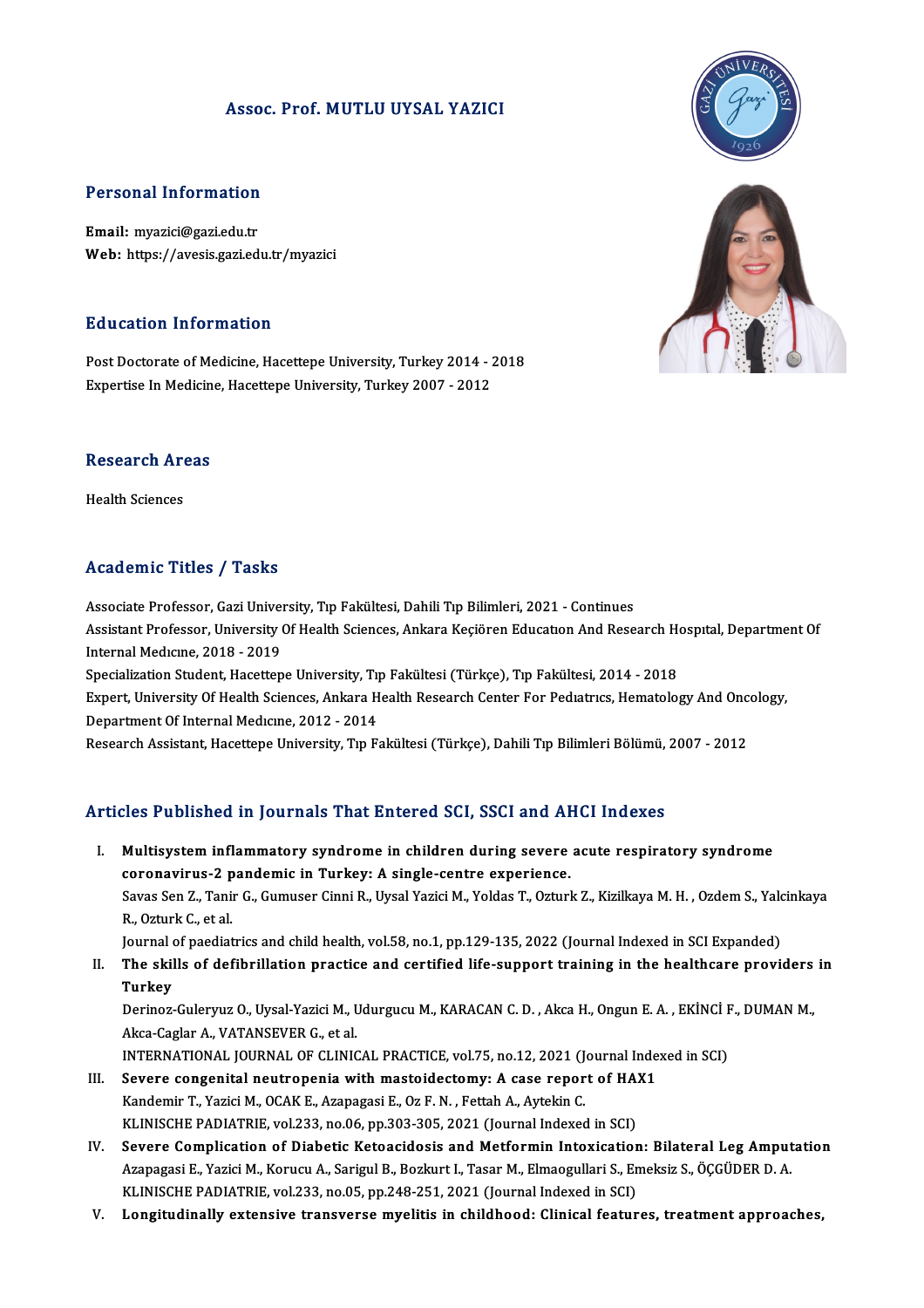|       | and long-term neurological outcomes                                                                                          |
|-------|------------------------------------------------------------------------------------------------------------------------------|
|       | Celik H., Aksoy E., Oztoprak U., Ceylan N., Aksoy A., Yazici M., Azapagasi E., Eksioglu A. S., Yucel H., Senel S., et al.    |
|       | CLINICAL NEUROLOGY AND NEUROSURGERY, vol.207, 2021 (Journal Indexed in SCI)                                                  |
| VI.   | Recurrent Postinfectious Rhabdomyolysis in a 5-Year-Old Girl                                                                 |
|       | Torun E. G., YILDIZ Y., Yazici M., Colak F. K., Kasapkara C. S.                                                              |
|       | KLINISCHE PADIATRIE, vol.233, no.04, pp.203-205, 2021 (Journal Indexed in SCI)                                               |
| VII.  | Thrombocytopenia-Associated Multi-Organ Failure Due To Diabetic Ketoacidosis and Viral Infection:                            |
|       | A Case Report                                                                                                                |
|       | Torun E. G., Yazici M., Azapagasi E., Erdeve S. S.                                                                           |
|       | KLINISCHE PADIATRIE, vol.233, no.03, pp.149-151, 2021 (Journal Indexed in SCI)                                               |
| VIII. | A rare case of intoxication related to concurrent exposure to butane gas and energy drink                                    |
|       | Ceylan N., ozdemir F. M. A., celik H., Azapagasi E., Uysal Yazici M., Yuksel D.                                              |
|       | JOURNAL OF SUBSTANCE USE, vol.26, no.3, pp.225-227, 2021 (Journal Indexed in SSCI)                                           |
| IX.   | Successful Treatment With Bortezomib for Refractory and Complicated Acquired Thrombotic                                      |
|       | Thrombocytopenic Purpura in an Adolescent Girl                                                                               |
|       | Azapagasi E., Yazici M., Eroglu N., Albayrak M., Kucur O., Fettah A.                                                         |
|       | JOURNAL OF PEDIATRIC HEMATOLOGY ONCOLOGY, vol.43, no.4, 2021 (Journal Indexed in SCI)                                        |
| Χ.    | A novel therapeutic approach using the Zipper method to treat chorea in a pediatric-onset systemic                           |
|       | lupus erythematosus patient                                                                                                  |
|       | Baglan E., Ozdel S., Yazici M., Azapagasi E., Celik H., Yuksel D., Ucan B., Karakaya D., Bulbul M.                           |
|       | LUPUS, vol.30, no.3, pp.502-509, 2021 (Journal Indexed in SCI)                                                               |
| XI.   | Effect of coronavirus pandemic on organ donation and transplantation in Turkey                                               |
|       | Torun E. G., Yazici M.                                                                                                       |
|       | TURKISH JOURNAL OF MEDICAL SCIENCES, vol.51, no.5, pp.2792-2794, 2021 (Journal Indexed in SCI)                               |
| XII.  | Acute necrotizing encephalopathy of childhood: a single-center experience                                                    |
|       | Aksoy E., Oztoprak U., Celik H., Ozdemir F. M. A., Ozkan M., Kayalioglu H., Danis A., Kucur O., KESİCİ S., Yazici M., et al. |
|       | TURKISH JOURNAL OF MEDICAL SCIENCES, vol.51, no.2, pp.706-715, 2021 (Journal Indexed in SCI)                                 |
| XIII. | An intronic variant inBRAT1creates a cryptic splice site, causing epileptic encephalopathy without                           |
|       | prominent rigidity                                                                                                           |
|       | Colak F. K., Guleray N., Azapagasi E., Yazici M., Aksoy E., CEYLAN N.                                                        |
|       | ACTA NEUROLOGICA BELGICA, vol.120, no.6, pp.1425-1432, 2020 (Journal Indexed in SCI)                                         |
| XIV.  | Severe Mycoplasma Encephalitis in a Child: The Corticosteroid Treatment                                                      |
|       | Akkus A., Torun E. G., Yazici M., Azapagasi E., Sahap S. K., Danis A., Aksoy A.                                              |
|       | KLINISCHE PADIATRIE, vol.232, no.04, pp.219-221, 2020 (Journal Indexed in SCI)                                               |
| XV.   | Expanding the clinical spectrum of mitochondrial 3-hydroxy-3-methylglutaryl-CoA synthase                                     |
|       | deficiency with Turkish cases harboring novel HMGCS2 gene mutations and literature review                                    |
|       | Kilic M., Dorum S., Topak A., Yazici M., EZGÜ F. S., COȘKUN T.                                                               |
|       | AMERICAN JOURNAL OF MEDICAL GENETICS PART A, vol.182, no.7, pp.1608-1614, 2020 (Journal Indexed in SCI)                      |
| XVI.  | Successful management of acute pancreatitis due to apolipoprotein C-II deficiency in a 37-day-old                            |
|       | infant                                                                                                                       |
|       | YILDIZ Y., Yazici M., Cinar H. G., Hosnut F. O., Colak F. K., Kilic M.                                                       |
|       | PANCREATOLOGY, vol.20, no.4, pp.644-646, 2020 (Journal Indexed in SCI)                                                       |
| XVII. | Role of Ischemia Modified Albumin Serum Levels as an Oxidative Stress Marker in Children with                                |
|       | Diabetic Ketoacidosis                                                                                                        |
|       | Yazici M., Ayar G., Savas-Erdeve S., Azapagasi E., NEȘELİOĞLU S., EREL Ö., Cetinkaya S.                                      |
|       | COMBINATORIAL CHEMISTRY & HIGH THROUGHPUT SCREENING, vol.22, no.8, pp.577-581, 2019 (Journal Indexed                         |
|       | in SCI)                                                                                                                      |
|       |                                                                                                                              |

#### Articles Published in Other Journals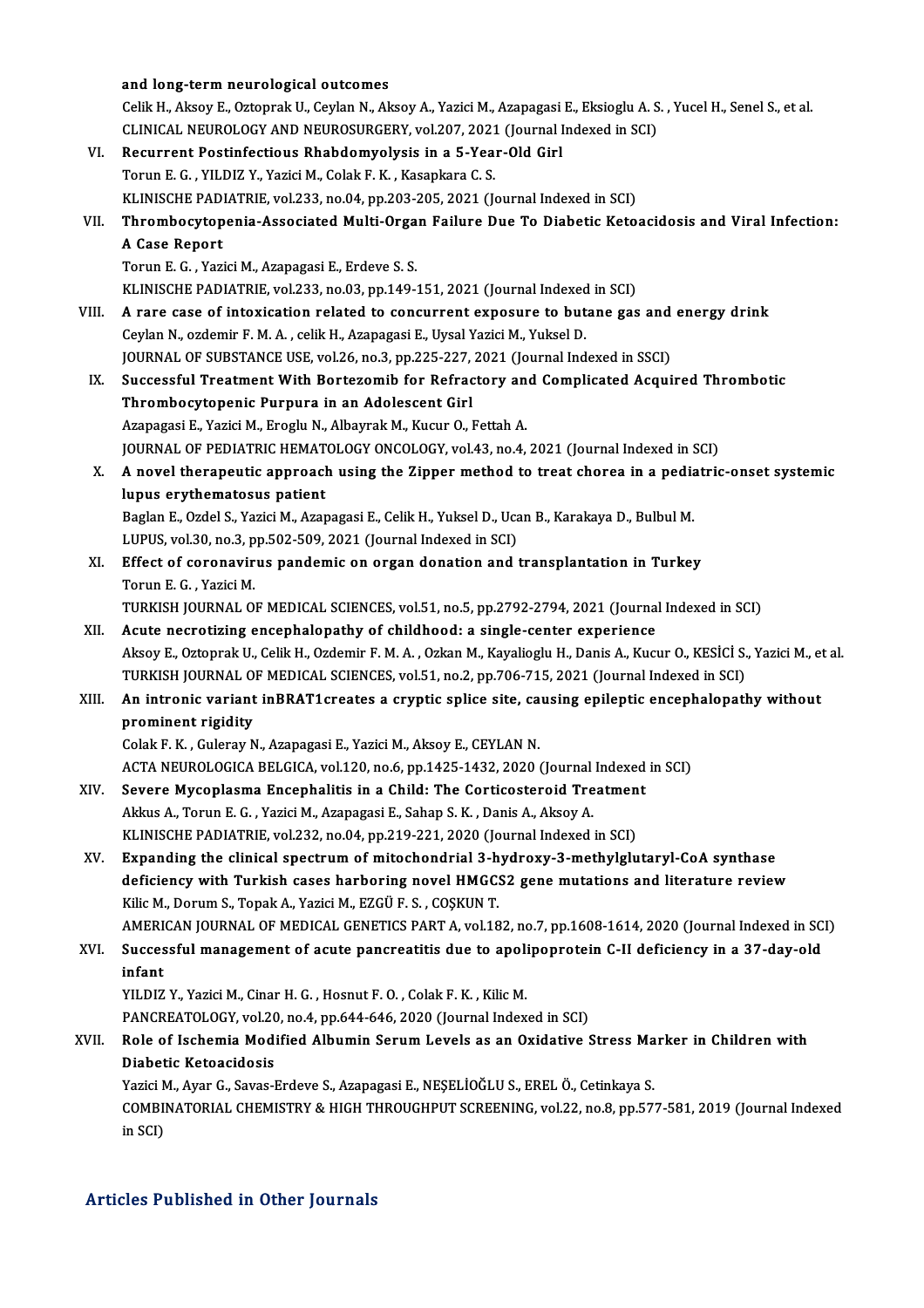I. Patients Admitted to the Pediatric Intensive Care Unitwith Cadiogenic Shock: Etiology, Treatment Patients Admitted to the Pe<br>and Long- Term Prognosis<br>AZAPAČASLE VESICIS AVVA and Long- Term Prognosis<br>AZAPAĞASI E., KESİCİ S., AKKAYA B., YOLDAS T., UYSAL YAZICI M., ÖZTÜRK Z., TASAR M., ÖRÜN U. A. and Long- Term Prognosis<br>AZAPAĞASI E., KESİCİ S., AKKAYA B., YOLDAŞ T., UYSAL YAZICI M., ÖZTÜRK Z., TAŞAR M., ÖRÜN U. A.<br>Türkiye Klinikleri Tip Bilimleri Dergisi, vol.42, no.2, pp.1-13, 2022 (Other Refereed National Journa II. Giant Right Atrial Myxoma with Fulminant Progression in an Infant AZAPAĞASI E., UYSAL YAZICI M., ARI M. E., TAŞAR M. Türkiye Klinikleri Tip Bilimleri Dergisi, vol.42, no.2, pp<br>Giant Right Atrial Myxoma with Fulminant Prog<br>AZAPAĞASI E., UYSAL YAZICI M., ARI M. E. , TAŞAR M.<br>Journal of Bodiatric Intensive Care vol.1.1, pp.77, 81–2 Giant Right Atrial Myxoma with Fulminant Progression in an Infant<br>AZAPAĞASI E., UYSAL YAZICI M., ARI M. E. , TAŞAR M.<br>Journal of Pediatric Intensive Care, vol.11, pp.77-81, 2022 (Journal Indexed in ESCI)<br>Evaluation of Clin III. Evaluation of Clinical Features and Renal Replacement Therapy in Children with Typical Hemolytic<br>Uremic Syndrome Journal of Pediatric I<br><mark>Evaluation of Clini</mark><br>Uremic Syndrome<br>C<sup>incop</sup> T, KARAKA Evaluation of Clinical Features and Renal Replacement Therapy in Children with Typical Hemol:<br>Uremic Syndrome<br>GÜNGÖR T., KARAKAYA D., KARGIN ÇAKICI E., YAZILITAŞ F., UYSAL YAZICI M., ÇELİKKAYA E., AZAPAĞASI E.,<br>PÜLPÜL M <mark>Uremic Sy</mark>ı<br>GÜNGÖR T.,<br>BÜLBÜL M.<br>Turkish Lev GÜNGÖR T., KARAKAYA D., KARGIN ÇAKICI E., YAZILITAŞ F., UYSAL YAZICI M., ÇELİKKAYA E., AZAPAĞAS<br>BÜLBÜL M.<br>Turkish Journal of Pediatric Disease, vol.16, no.2, pp.127-133, 2022 (Other Refereed National Journals)<br>Kafa İsi Bas BÜLBÜL M.<br>Turkish Journal of Pediatric Disease, vol.16, no.2, pp.127-133, 2022 (Other Refereed National Journals)<br>IV. Kafa İçi Basınç Artışı Sendromundan Beyin Ölümü ve Organ Donasyonuna Giden Bir Adölesan Olgu<br>Sunumu Turkish Jo<br><mark>Kafa İçi</mark> I<br>Sunumu<br>TOPUN E Sunumu<br>TORUN E. G. , UYSAL YAZICI M., AZAPAĞASI E., ÖZDEMİR F. M. A. , CEYLAN N. Turkish Journal of Pediatric Disease, vol.16, no.1, pp.75-78, 2022 (Other Refereed National Journals) TORUN E. G. , UYSAL YAZICI M., AZAPAĞASI E., ÖZDEMİR F. M. A. , CEYLAN N.<br>Turkish Journal of Pediatric Disease, vol.16, no.1, pp.75-78, 2022 (Other Refereed National Journals)<br>V. A Case of Pulmonary Artery Sling Anomal Turkish<br>**A Case**<br>Airway<br>TOPUN I A Case of Pulmonary Artery Sling Anomaly with Tracheal Stenosis and<br>Airway<br>TORUN E. G. , UYSAL YAZICI M., AZAPAĞASI E., ÖRÜN U. A. , ÇINAR H. G. , KOÇ M.<br>Journal of Bodistria Intensive Care val 10, ne 2, np 225, 220, 2021 Airway<br>TORUN E. G. , UYSAL YAZICI M., AZAPAĞASI E., ÖRÜN U. A. , ÇINAR H. G. , KOÇ M.<br>Journal of Pediatric Intensive Care, vol.10, no.3, pp.235-239, 2021 (Refereed Journals of Other Institutions)<br>Petrimental Results of COV TORUN E. G., UYSAL YAZICI M., AZAPAĞASI E., ÖRÜN U. A., ÇI<br>Journal of Pediatric Intensive Care, vol.10, no.3, pp.235-239, 2<br>VI. Detrimental Results of COVID-19 Fear to Child Health<br>TOPUN E. UYSAL YAZICI M Journal of Pediatric Intensiv<br>Detrimental Results of C<br>TORUN E., UYSAL YAZICI M.<br>Journal of pediatric intensiv Detrimental Results of COVID-19 Fear to Child Health<br>TORUN E., UYSAL YAZICI M.<br>Journal of pediatric intensive care, vol.10, no.3, pp.197-201, 2021 (Refereed Journals of Other Institutions)<br>Fenaharhital Zahirlanma Olgusu: Ö TORUN E., UYSAL YAZICI M.<br>Journal of pediatric intensive care, vol.10, no.3, pp.197-201, 2021 (Refereed Journals of Other Institenme Olgusu: Önlenebilir Miydi?<br>TOMAR GÜNEYSU S., DERİNÖZ GÜLERYÜZ O., AZAPAĞASI E., UYSAL YAZ Journal of pediatric intensive care, vol.10, no.3, pp.197-201, 2021 (Refereed Journals of Other Institute of P<br>Fenobarbital Zehirlenme Olgusu: Önlenebilir Miydi?<br>TOMAR GÜNEYSU S., DERİNÖZ GÜLERYÜZ O., AZAPAĞASI E., UYSAL Y Fenobarbital Zehirlenme Olgusu: Önlenebilir Miydi?<br>TOMAR GÜNEYSU S., DERİNÖZ GÜLERYÜZ O., AZAPAĞASI E., UYSAL YAZICI M., ÇOLAK (<br>ÇOCUK ACİL TIP VE YOĞUN BAKIM DERGİSİ, 2021 (Other Refereed National Journals)<br>A Gase with Do VIII. A Case with Down Syndrome Who Developed Pericardial Tamponade due to COVID-19<br>YILDIZ H., ERGÜN S., UYSAL YAZICI M., ÖZ F. N., CEVİZ N. ÇOCUK ACİL TIP VE YOĞUN BAKIM DERGİSİ, 2021 (Other<br>A Case with Down Syndrome Who Developed Peric<br>YILDIZ H., ERGÜN S., UYSAL YAZICI M., ÖZ F. N. , CEVİZ N.<br>Turkich Journal of Bodistris Emergengu and Intensive Car A Case with Down Syndrome Who Developed Pericardial Tamponade due to COVID-19<br>YILDIZ H., ERGÜN S., UYSAL YAZICI M., ÖZ F. N. , CEVİZ N.<br>Turkish Journal of Pediatric Emergency and Intensive Care Medicine, vol.8, 2021 (Refer YILDIZ H., ER<br>Turkish Jouri<br>Institutions)<br>Beaudaman Turkish Journal of Pediatric Emergency and Intensive Care Medicine, vol.8, 2021 (Refereed Journals of Other<br>IX. Pseudomonas Aeruginosa Sepsis in a Previously Healthy Infant with Subcutaneous Nodules and<br>Mastaid Bana Destru Institutions)<br>IX. Pseudomonas Aeruginosa Sepsis in a Previously Healthy Infant with Subcutaneous Nodules and<br>Mastoid Bone Destruction Pseudomonas Aeruginosa Sepsis in a Previously Healthy Infant with Subcutaneous<br>Mastoid Bone Destruction<br>AZAPAĞASI E., ÖZ F.N. , UYSAL YAZICI M., CEYLAN N.D. , OCAK E., TAŞCI YILDIZ Y., Aytekin C.<br>Journal of Bedistria Inten Mastoid Bone Destruction<br>AZAPAĞASI E., ÖZ F. N. , UYSAL YAZICI M., CEYLAN N. D. , OCAK E., TAŞCI YILDIZ Y., Ayteki:<br>Journal of Pediatric Intensive Care, vol.10, 2021 (Refereed Journals of Other Institutions)<br>Vertehral Arto AZAPAĞASI E., ÖZ F. N., UYSAL YAZICI M., CEYLAN N. D., OCAK E., TAŞCI<br>Journal of Pediatric Intensive Care, vol.10, 2021 (Refereed Journals of O.<br>X. Vertebral Artery Dissection Following Minor Trauma in a Child<br>CELIZ H. DAN Journal of Pediatric Intensive Care, vol.10, 2021 (Refereed Journals of Other<br>Vertebral Artery Dissection Following Minor Trauma in a Child<br>ÇELİK H., DANIŞ A., UYSAL YAZICI M., ALTUNTAŞ M., UÇAN B., ÖZTOPRAK Ü.<br>Turkish Jou Turkish Journal of Pediatric Emergency and Intensive Care Medicine, vol.8, 2021 (Refereed Journals of Other Institutions) CELİK H., DANIŞ A., UYSAL YAZICI M., ALTUNTAŞ M., UÇAN B., ÖZTOPRAK Ü. XI. Çocuk Yoğun BakımÜnitesinde Kandidemi ve Risk Faktörleri UYSAL YAZICIM.,AZAPAĞASIE.,ÖZEL E.,DONBALOĞLUF.,KESİCİ S.,ÖZ F.N. Çocuk Yoğun Bakım Ünitesinde Kandidemi ve Risk Faktörleri<br>UYSAL YAZICI M., AZAPAĞASI E., ÖZEL E., DONBALOĞLU F., KESİCİ S., ÖZ F. N.<br>OSMANGAZİ JOURNAL OF MEDICINE, vol.42, no.3, pp.264-268, 2020 (Other Refereed National Jo UYSAL YAZICI M., AZAPAĞASI E., ÖZEL E., DONBALOĞLU F., KESİCİ S., ÖZ F. N.<br>OSMANGAZİ JOURNAL OF MEDICINE, vol.42, no.3, pp.264-268, 2020 (Other Refereed National Journals)<br>XII. The Devastating Effect of Secondhand Smoking OSMANGAZİ JOURNAL OF MEDICINE, vol.42, no.3, pp.264-268, 2020 (Other R<br>The Devastating Effect of Secondhand Smoking Exposure in Pediatri<br>UYSAL YAZICI M., KESİCİ S., YETİMAKMAN A.F., TANYILDIZ M., BAYRAKCİ B.<br>Turkish Journa The Devastating Effect of Secondhand Smoking Exposure in Pediatric Intensive Care Admis<br>UYSAL YAZICI M., KESICI S., YETIMAKMAN A. F. , TANYILDIZ M., BAYRAKCI B.<br>Turkish Journal of Pediatric Disease, vol.5, pp.353-357, 2019 UYSAL YAZICI M., KESİCİ S., YETİMAKMAN A. F., TANYILDIZ M., BAYRAKCİ B.<br>Turkish Journal of Pediatric Disease, vol.5, pp.353-357, 2019 (Refereed Journ<br>XIII. Cocuk Yoğun Bakım Ünitesi'nde Kandidemi ve Risk Faktörleri<br>UYSAL Y Turkish Journal of Pediatric Disease, vol.5, pp.353-357, 2019 (Refereed Journals of Other Institutions) Çocuk Yoğun Bakım Ünitesi'nde Kandidemi ve Risk Faktörleri<br>UYSAL YAZICI M., Azapagasi E., Özel E., Donbaloğlu F., KESİCİ S., Öz F. N.<br>Osmangazi Tıp Dergisi, vol.1, no.1, pp.1-5, 2019 (Other Refereed National Journals)<br>Cosu UYSAL YAZICI M., Azapagasi E., Özel E., Donbaloğlu F., KESİCİ S., Öz F. N.<br>Osmangazi Tıp Dergisi, vol.1, no.1, pp.1-5, 2019 (Other Refereed National J.<br>XIV. Gocuk Kardiyojenik Şok Yönetimine Bir Olgu Üzerinden Yaklaşım<br>Cay Osmangazi Tıp Dergisi, vol.1, no.1, pp.1-5, 2019 (Other Refere<br>**Çocuk Kardiyojenik Şok Yönetimine Bir Olgu Üzerinde**<br>Ceylan D., Özçelik E., Azapagasi E., UYSAL YAZICI M., Yoldaş T.<br>Turkish Journal of Pediatris Emersonay an Çocuk Kardiyojenik Şok Yönetimine Bir Olgu Üzerinden Yaklaşım<br>Ceylan D., Özçelik E., Azapagasi E., UYSAL YAZICI M., Yoldaş T.<br>Turkish Journal of Pediatric Emergency and Intensive Care Medicine, vol.6, no.3, pp.172-174, 201 Ceylan D., Özçelik E., Azapag<br>Turkish Journal of Pediatric<br>Refereed National Journals)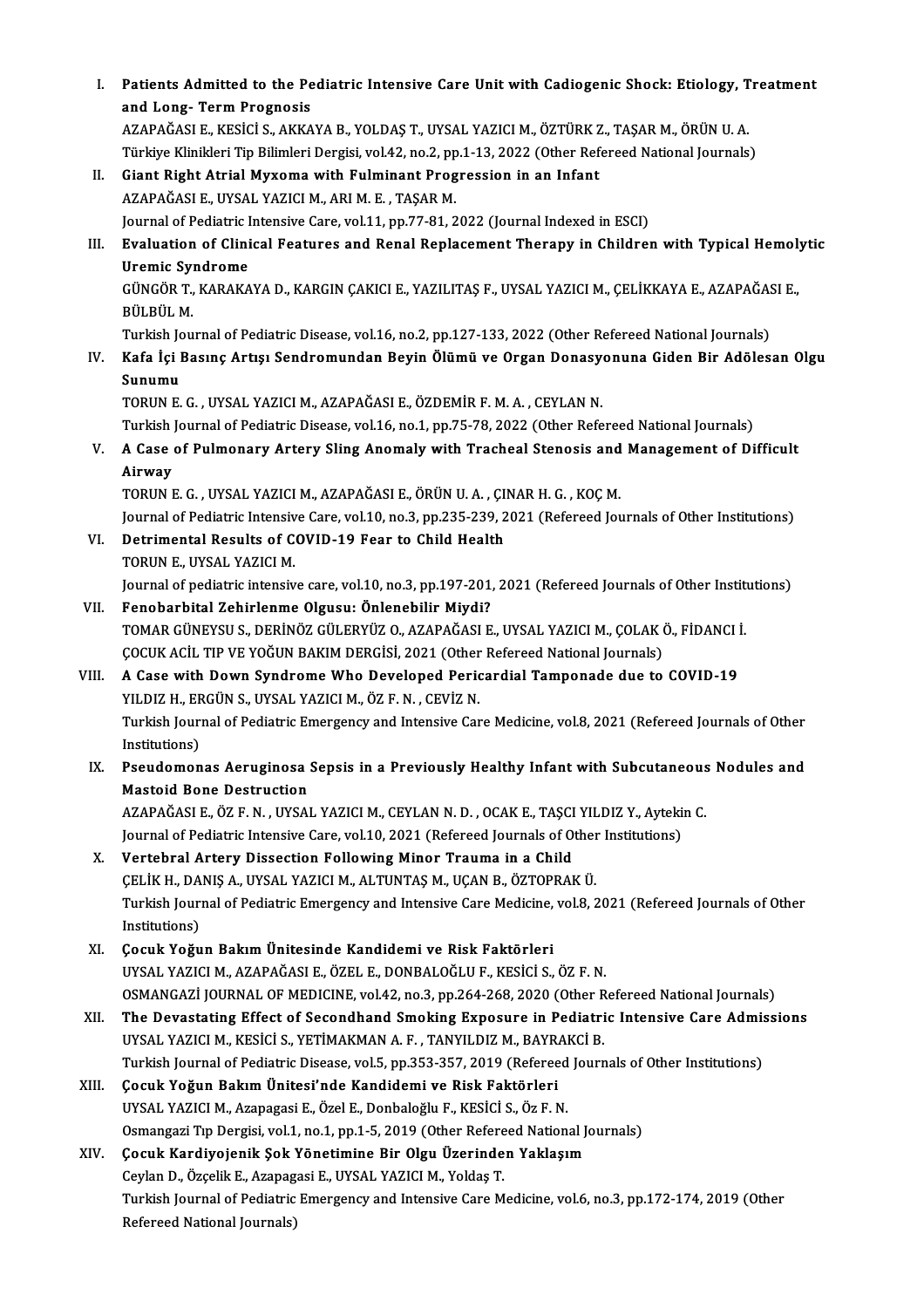| XV.    | Çocuk yoğun bakım ünitesinde akut hipoksi nedeniyle yatan hastaların yakın dönem nörolojik takibi                                                           |
|--------|-------------------------------------------------------------------------------------------------------------------------------------------------------------|
|        | UYSAL YAZICI M., Özdemir F. M., Öztoprak Ü., Azapagasi E., Ekşioğlu A. S., AKSOY A., YÜKSEL D.                                                              |
|        | Turkish Journal Of Pediatrics, vol.10, no.3, pp.364-368, 2019 (Other Refereed National Journals)                                                            |
| XVI.   | Brain Death and Organ Donation in Paediatric Intensive Care Unit                                                                                            |
|        | Ozmert S., Sever F., Ayar G., UYSAL YAZICI M., Öztaş D. K.                                                                                                  |
|        | TURKISH JOURNAL OF ANAESTHESIOLOGY AND REANIMATION, vol.47, no.1, pp.55-61, 2019 (Journal Indexed in<br>ESCI)                                               |
| XVII.  | 2018 Yılında Çocuk Yoğun Bakım Yatışı Gerektiren ve Viral Pnömoniye Bağlı Spontan Pnömotoraks                                                               |
|        | Gelişen Olguların Değerlendirilmesi                                                                                                                         |
|        | Ceylan D., Azapagasi E., UYSAL YAZICI M., ÖZGÜNER İ. F.                                                                                                     |
|        | Journal of Pediatric Infection, vol.13, no.3, pp.150-154, 2019 (Other Refereed National Journals)                                                           |
| XVIII. | Reversible Dilated Cardiomyopathy Due to Combination of Vitamin D-Deficient Rickets and Primary                                                             |
|        | Hypomagnesemia in an 11-Month-Old Infant                                                                                                                    |
|        | UYSAL YAZICI M., KESİCİ S., DEMİRBİLEK H., TANYILDIZ M., GÜMÜŞTAŞ M., BAYRAKCİ B.                                                                           |
|        | Journal of Pediatric Intensive Care, vol.7, no.01, pp.46-48, 2018 (Journal Indexed in ESCI)                                                                 |
| XIX.   | Transarterial and Transhepatic Endovascular Intervention to Alleviate Portal Hypertension                                                                   |
|        | Secondary to Arterioportal Fistula in a Trisomy 21 Infant                                                                                                   |
|        | UYSAL YAZICI M., Çil B., BAYRAKCİ B., Şaşmaz N., Baysoy G., Gürakan F.                                                                                      |
|        | Journal of Pediatric Intensive Care, vol.7, no.01, pp.54-58, 2018 (Journal Indexed in ESCI)                                                                 |
| XX.    | İmmün Kompetan İnfantta Pseudomonas Sepsisinin Nadir Bir Belirtisi: Subkütan Nodüller                                                                       |
|        | UYSAL YAZICI M., Azapagasi E., Öz F. N.                                                                                                                     |
|        | Journal of Pediatric Infection, vol.12, no.4, pp.174-175, 2018 (Other Refereed National Journals)                                                           |
| XXI.   | Condrodisplasia Punctata and Foramen Magnum Stenosis in an Infant                                                                                           |
|        | Ayar G., Şahin S., UYSAL YAZICI M., YAKUT H. İ.                                                                                                             |
|        | Aperito Journal InfectiousDiseases and Vaccines, vol.1, no.3, pp.109-112, 2015 (Refereed Journals of Other                                                  |
|        | Institutions)                                                                                                                                               |
| XXII.  | Tuberculous Meningitis in The Differential Diagnosis of Cns Infection and the Urgency of                                                                    |
|        | <b>Antituberculosis Treatment</b>                                                                                                                           |
|        | Şahin S., UYSAL YAZICI M., Ayar G., AKKUZU E., Parlakay Ozkaya A., Kanık Yuksek S., TEZER H.                                                                |
|        | Journal of Emergency Medicine and Intensive Care, vol.1, no.1, 2015 (Refereed Journals of Other Institutions)                                               |
| XXIII. | Evaluation of Home Care Services in Chronically ill Children                                                                                                |
|        | Ayar G., Şahin S., UYSAL YAZICI M., Gündüz R. C., YAKUT H. İ., DEMİREL F.                                                                                   |
|        | Turkish Journal of Pediatric Disease, vol.9, no.1, pp.1-6, 2015 (Other Refereed National Journals)                                                          |
| XXIV.  | Recurrent Hemoptysis and a Mass in the Thorax in an Infant: The Split Notochord Syndrome                                                                    |
|        | UYSAL YAZICI M., EKİNCİ S., TÜRKMEN Ö., Yalçın E., Ciftci A., GÜÇER K. Ş. , ORHAN D., TEZCAN F. İ.                                                          |
| XXV.   | EUROPEAN JOURNAL OF PEDIATRIC SURGERY REPORTS, vol.2, no.01, pp.38-42, 2014 (Journal Indexed in ESCI)<br>RSV Pneumonia in the Pediatric Intensive Care Unit |
|        | Ayar G., Şahin S., UYSAL YAZICI M., Parlakay Ozkaya A., TEZER H.                                                                                            |
|        | JOURNAL OF PEDIATRIC INFECTION, vol.8, no.1, pp.12-17, 2014 (Journal Indexed in ESCI)                                                                       |
| XXVI.  | Fildişi Sahilleri Kaynaklı Bir Plasmodyum Falciparum Sıtması                                                                                                |
|        | Ayar G., Şahin S., UYSAL YAZICI M., Parlakay Ozkaya A., TEZER H.                                                                                            |
|        | Ege Klinikleri Tıp Dergisi, vol.51, no.3, pp.151-154, 2013 (Other Refereed National Journals)                                                               |
| XXVII. | Uzun Süreli Ateşi ve Öksürük Şikayeti olan Ataksi Telenjiektazili 9y Erkek Hastada Tanısal Yaklaşım                                                         |
|        | UYSAL YAZICI M., Kasem M., Çelik İ., ORHAN D., KARA A.                                                                                                      |
|        | JOURNAL OF PEDIATRIC INFECTION, vol.2, no.4, pp.182-186, 2008 (Refereed Journals of Other Institutions)                                                     |
|        |                                                                                                                                                             |

#### Books&Book Chapters

ooks & Book Chapters<br>I. Pediatrik Akut Respiratuar Distres Sendrom (PARDS)'de Konvansiyonel Mekanik Ventilasyon<br>Urgulamesi uygulaması<br>Pediatrik A<br>Uygulaması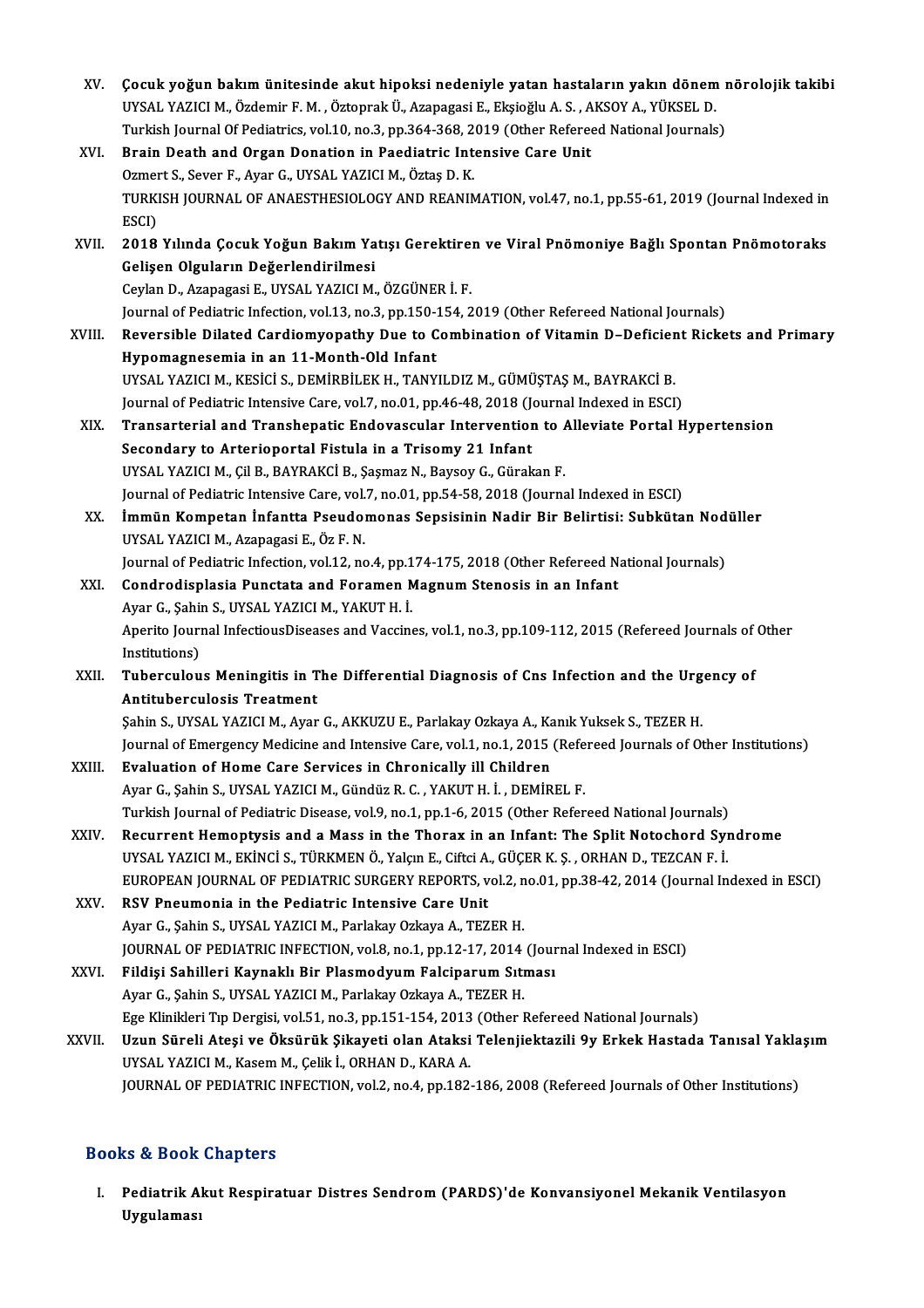UYSAL YAZICIM.

UYSAL YAZICI M.<br>in: Pediatrik Mekanik Ventilasyon, Demet Demirkol, Rıza Dinçer Yıldızdaş, Editor, Nobel Tıp Kitabevi, Ankara,<br>PR 635-692-2021 UYSAL YAZICI M.<br>in: Pediatrik Mekar<br>pp.675-682, 2021<br>Non-Invariu Solu

- in: Pediatrik Mekanik Ventilasyon,<br>pp.675-682, 2021<br>II. Non-İnvaziv Solunum Desteği pp.675-682, 2021<br>Non-İnvaziv Solunum Desteğ<br>AZAPAĞASI E., UYSAL YAZICI M.<br>in: Dr Sami Illus Podiatri ZÜLEİk AZAPAĞASI E., UYSAL YAZICI M.<br>in: Dr Sami Ulus Pediatri, ZÜLFİKAR AKELMA, Editor, NOBEL TIP KİTABEVLERİ, Ankara, pp.834-838, 2021 AZAPAĞASI E., UYSAL YAZICI M.<br>in: Dr Sami Ulus Pediatri, ZÜLFİKAR AK<br>III. Coklu organ yetmezliği Sendromu in: Dr Sami Ulus I<br><mark>Çoklu organ ye</mark><br>UYSAL YAZICI M.<br>in: Dr Sami Ulus l Çoklu organ yetmezliği Sendromu<br>UYSAL YAZICI M.<br>in: Dr. Sami Ulus Pediatri, Zülfikar Akelma, Editor, Nobel Tıp Kitabevi, Ankara, pp.854-858, 2021<br>İmmun Yetmezlik Hastalıkları UYSAL YAZICI M.<br>in: Dr. Sami Ulus Pediatri, Zülfikar<br>IV. **İmmun Yetmezlik Hastalıkları**<br>UYSAL YAZICI M. in: Dr. Sami Ulus<br>İ<mark>mmun Yetmezl</mark><br>UYSAL YAZICI M.<br>in: Pogors Cosuk in: Rogers Çocuk Yoğun Bakım El Kitabı, Agop Çıtak, Editor, Nobel Tıp Kitabevi, Ankara, pp.419-429, 2021 V. Sedasyon - Analjezi ve Kas Paralizisi AZAPAĞASIE.,UYSAL YAZICIM. Sedasyon - Analjezi ve Kas Paralizisi<br>AZAPAĞASI E., UYSAL YAZICI M.<br>in: Dr. Sami Ulus Pediatri, Zülfikar Akelma, Editor, Nobel Tıp Kitabevi, Ankara, pp.834-838, 2021<br>CENETIC TRACES FOR COLCHICINE INTOXICATION: CLINICAL VAR AZAPAĞASI E., UYSAL YAZICI M.<br>in: Dr. Sami Ulus Pediatri, Zülfikar Akelma, Editor, Nobel Tıp Kitabevi, Ankara, pp.834-838, 2021<br>VI. GENETIC TRACES FOR COLCHICINE INTOXICATION: CLINICAL VARIATIONS AND GENETIC<br>POLYMORPHISMS in: Dr. Sami Ulus Pediatri, Zülfikar Akelma, Editor, Nobel Tıp Kitabevi, An<br>GENETIC TRACES FOR COLCHICINE INTOXICATION: CLINICAL V.<br>POLYMORPHISMS OF MULTIDRUG RESISTANCE PROTEIN MDR1<br>UVSAL VAZICI M. PARAQČLILM Ö. MÜDEPRISQ VI. GENETIC TRACES FOR COLCHICINE INTOXICATION: CLINICAL VARIATIONS AND GENETIC<br>POLYMORPHISMS OF MULTIDRUG RESISTANCE PROTEIN MDR1<br>UYSAL YAZICI M. BABAOĞLU M. Ö. MÜDERRİSOĞLU A. BAYRAKCİ B. POLYMORPHISMS OF MULTIDRUG RESISTANCE PROTEIN MDR1<br>UYSAL YAZICI M., BABAOĞLU M. Ö. , MÜDERRİSOĞLU A., BAYRAKCİ B.<br>in: The Most Recent Studies in Science and Art, Arapgirlioglu Hasan , Atık Atilla, Hızıroglu Salim, Elliott UYSAL YAZICI M., BABAOĞLU M. Ö. , MÜDER<br>in: The Most Recent Studies in Science and A<br>Dilek, Editor, Gece Kitaplığı, pp.70-74, 2018<br>Steak Cannmest VII. Sıcak Çarpması<br>UYSAL YAZICI M., BAYRAKCİ B. Dilek, Editor, Gece Kitaplığı, pp.70-74, 2018 Sı<mark>cak Çarpması</mark><br>UYSAL YAZICI M., BAYRAKCİ B.<br>in: Yurdakök Pediatri, Yurdakök Murat, Editor, Güneş Tıp Kitabevleri, pp.838-843, 2017<br>Nöbet Cosiron Bir Cosuk, Atosli Urkuya Mayilli Cosuk. VIII. Nöbet Geçiren Bir Çocuk, Ateşli Uykuya Meyilli Çocuk<br>UYSAL YAZICI M. in: Yurdakök Ped<br><mark>Nöbet Geçiren</mark><br>UYSAL YAZICI M.<br>in: Pediatri 100.0
	-

in: Pediatri 100 Olgu, Rees John, Kara Ateş, Editor, Palme Yayıncılık, pp.185-190, 2011

#### Refereed Congress / Symposium Publications in Proceedings

efereed Congress / Symposium Publications in Proceedings<br>I. COVID-19 pandemisi öncesi ve pandemi döneminde çocuk yoğun bakım ünitelerine yatan diyabetik<br>Istaasidar bastelerunu klipik ve laberaturar özelliklerinin değerlend ketoasidoz hastalarının klinik ve laboratuvar özelliklerinin değerlendirilmesi<br>ketoasidoz hastalarının klinik ve laboratuvar özelliklerinin değerlendirilmesi<br>KIDALE KIDELE HAVAN M. KESKİN M. KARAQĞLAN M. VU DIRIM A. KANĞIN ketoasidoz hastalarının klinik ve laboratuvar özelliklerinin değerlendirilmesi

KIRAL E., KIREL B., HAVAN M., KESKİN M., KARAOĞLAN M., YILDIRIM A., KANĞIN M., TALAY M. N. , ÜRÜN T., ALTUĞ<br>Ü. et al KIRAL E., KIREL B., HAVAN M., KESKİN M., KARAOĞLAN M., YILDIRIM A., KANĞIN M., TALAY M. N. , ÜRÜN T., ALTU<br>Ü., et al.<br>17. ULUSLARARASI KATILIMLI ÇOCUK ACİL VE YOĞUN BAKIM KONGRESİ, Antalya, Turkey, 13 - 16 October 2021,<br>nn

Ü., et al.<br>17. ULUSLAI<br>pp.116-117<br>Santral Sin 17. ULUSLARARASI KATILIMLI ÇOCUK ACİL VE YOĞUN BAKIM KONGRESİ, Antalya, Turkey, 13 - 16 October 20<br>pp.116-117<br>II. Santral Sinir Sistemi Tutulumu Olan Hemolitik Üremik Sendrom Olgularında Çocuk Yoğun Bakım<br>Danayimlari

pp.116-117<br>II. Santral Sinir Sistemi Tutulumu Olan Hemolitik Üremik Sendrom Olgularında Çocuk Yoğun Bakım<br>Deneyimleri Santral Sinir Sistemi Tutulumu Olan Hemolitik Üremik Sendrom<br>Deneyimleri<br>GÜNGÖR T., UYSAL YAZICI M., KARAKAYA D., AZAPAĞASI E., ÖZTÜRK Z.<br>17 HUJSAL COCUK ACİL TIR ve YOĞUN RAKIM KONCRESİ VE 12. COCU

17. ULUSAL ÇOCUK ACİL TIP ve YOĞUN BAKIM KONGRESİ VE 13. ÇOCUK ACİL TIP ve YOĞUN BAKIM HEMŞİRELİĞİ<br>KONGRESİ, Antalya, Turkey, 13 October 2021, pp.123 GÜNGÖR T., UYSAL YAZICI M., KARAKAYA D., AZAPAĞ.<br>17. ULUSAL ÇOCUK ACİL TIP ve YOĞUN BAKIM KONGI<br>KONGRESİ, Antalya, Turkey, 13 October 2021, pp.123<br>INTESTINAL, AND NASOPHARYNCEAL MICRORIC 17. ULUSAL ÇOCUK ACİL TIP ve YOĞUN BAKIM KONGRESİ VE 13. ÇOCUK ACİL TIP ve YOĞUN BAKIM HEM;<br>KONGRESİ, Antalya, Turkey, 13 October 2021, pp.123<br>III. INTESTINAL AND NASOPHARYNGEAL MICROBIOTA ANALYSIS OF CHILDREN WITH SEPSIS

- KONGRESİ, Antalya, Turkey, 13 October 2021, pp.123<br>INTESTINAL AND NASOPHARYNGEAL MICROBIOTA ANAL<br>PEDIATRIC INTENSIVE CARE UNIT: INMACS-PICU STUDY<br>ASLAN K. REREZ V. B., SEVKETOČLU E. KIRAL E. UVSAL YAZICI INTESTINAL AND NASOPHARYNGEAL MICROBIOTA ANALYSIS OF CHILDREN WITH SEPSIS IN<br>PEDIATRIC INTENSIVE CARE UNIT: INMACS-PICU STUDY<br>ASLAN K., PEREZ V. B. , ŞEVKETOĞLU E., KIRAL E., UYSAL YAZICI M., AZAPAĞASI E., KENDİRLİ T., EME PEDIATRIC INTENSIVE CARE U.<br>ASLAN K., PEREZ V. B. , ŞEVKETOĞI<br>DURSUN O., YILDIZDAŞ R. D. , et al.<br>20th Annual Meeting of the Europe ASLAN K., PEREZ V. B. , ŞEVKETOĞLU E., KIRAL E., UYSAL YAZICI M., AZAPAĞASI E., KENDİRLİ T., EMEKSİZ S.,<br>DURSUN O., YILDIZDAŞ R. D. , et al.<br>39th Annual Meeting of the European Society of Paediatric Infectious Diseases (ES 12021 DURSUN O., YILDIZ<br>2021, pp.720-721<br>Porilsadival tam 39th Annual Meeting of the European Society of Paediatric Infectious Disc<br>2021, pp.720-721<br>IV. Perikardiyal tamponad gelişen down sendromlu covid 19 vakası<br>VILDIZ H. ERCÜN S. CEVIZ N. UVSAL VAZICLM ÖZE N.
- 2021, pp.720-721<br>Perikardiyal tamponad gelişen down sendromlu co<br>YILDIZ H., ERGÜN S., CEVİZ N., UYSAL YAZICI M., ÖZ F. N.<br>64. Türkiye Milli Pedistri Kongresi Opline Turkey 15., 34 YILDIZ H., ERGÜN S., CEVİZ N., UYSAL YAZICI M., ÖZ F. N.<br>64. Türkiye Milli Pediatri Kongresi, Online, Turkey, 15 - 20 December 2020
- V. Çocuklarda Hemolitik Üremik Sendrom: Nörolojik Tutulumlu İki Olgunun Sunumu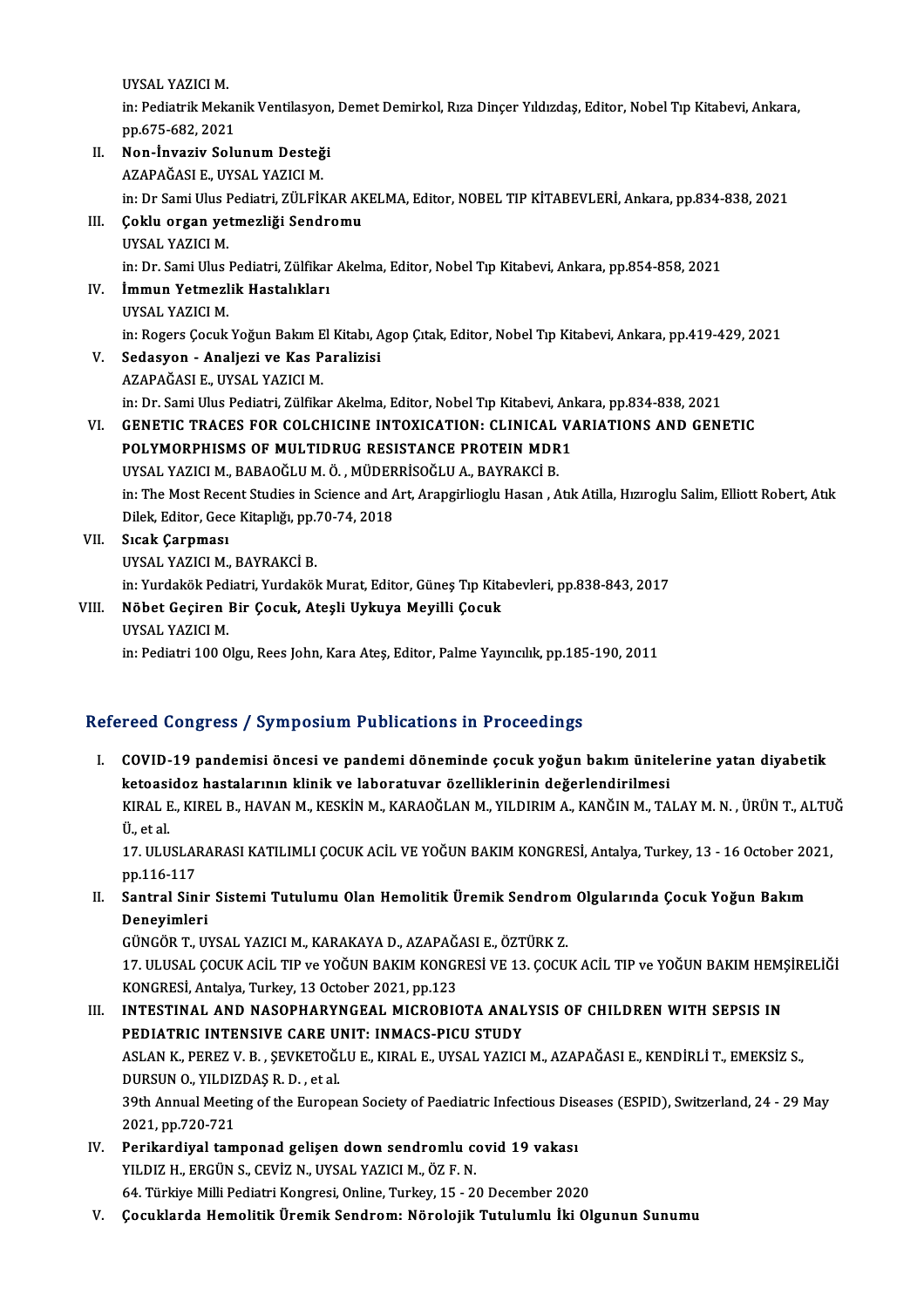ÖZDEMİR F. M. A. , ÖZTOPRAK Ü., AKSOY E., GÜNGÖR T., UYSAL YAZICI M., DERİNKUYU B. E. , BÜLBÜL M., YÜKSEL<br>P 0Z<br>D.<br>22 ÖZDEMİR F. M. A. , ÖZTOPRAK Ü., AKSOY E., GÜNGÖR T., UYSAL YAZICI M., DERİ<br>D.<br>22. Ulusal Çocuk Nörolojisi Kongresi, Turkey, 28 October - 01 November 2020<br>Kanasižer yetmerliği ile selen narasatamal inteksikasyonu

D.<br>22. Ulusal Çocuk Nörolojisi Kongresi, Turkey, 28 October - 01 November 2020<br>1. Karaciğer yetmezliği ile gelen parasetamol intoksikasyonu

22. Ulusal Çocuk Nörolojisi Kongresi, Turkey, 28 October - 01 November 2020<br>Karaciğer yetmezliği ile gelen parasetamol intoksikasyonu<br>SARIGÜL B., ÖZTEK ÇELEBİ F. Z. , KUNDAKÇI E., ŞAHİN G., UYSAL YAZICI M., AZAPAĞASI E., Ş Karaciğer yetmezliği ile gelen parasetamol intoksikasyonu<br>SARIGÜL B., ÖZTEK ÇELEBİ F. Z. , KUNDAKÇI E., ŞAHİN G., UYSAL YAZICI M., AZAPAĞASI I<br>5. Bahar Pediatri Günleri Kongresi, Mart 2020 Adana, Adana, Turkey, 5 - 07 Marc VI . Mycoplasma pneumoniae ensefaliti: İki olgu sunumu 5. Bahar Pediatri Günleri Kongresi, Mart 2020 Adana, Adana, Turkey, 5 - 07 March 2020<br>Mycoplasma pneumoniae ensefaliti: İki olgu sunumu<br>ABUŞ H. M. , UYSAL YAZICI M., AZAPAĞASI E., ÖZ F. N. , ÇELİK H., AKSOY E.<br>5. Bahar Ped Mycoplasma pneumoniae ensefaliti: İki olgu sunumu<br>ABUŞ H. M. , UYSAL YAZICI M., AZAPAĞASI E., ÖZ F. N. , ÇELİK<br>5. Bahar Pediatri Günleri, Adana, Turkey, 5 - 07 March 2020<br>DİYARETİK KETOASİDOZ TANISIYI A COCUK YOĞUN R VIII. DİYABETİK KETOASİDOZ TANISIYLA ÇOCUK YOĞUN BAKIMÜNİTESİ' NE YATAN HASTALARIN 5. Bahar Pediatri Günleri, Adana, Turkey, 5 - 07 March 2020<br>DİYABETİK KETOASİDOZ TANISIYLA ÇOCUK YOĞUN BA<br>ASİDOZDAN ÇIKMA SÜRESİNİ ETKİLEYEN FAKTÖRLER<br>UYSAL YAZICLM, SAVAS EPDEVE S. Azənəsəsi E. CETİNKAYA DİYABETİK KETOASİDOZ TANISIYLA ÇOCUK YOĞUN BAKI<br>ASİDOZDAN ÇIKMA SÜRESİNİ ETKİLEYEN FAKTÖRLER<br>UYSAL YAZICI M., SAVAŞ ERDEVE Ş., Azapagasi E., ÇETİNKAYA S.<br>1 Husal Cosuk ve Ersen Diyabet Semnesunumu Turkey 3 - 05 Os UYSAL YAZICI M., SAVAŞ ERDEVE Ş., Azapagasi E., ÇETİNKAYA S.<br>1.Ulusal Çocuk ve Ergen Diyabet Sempozyumu, Turkey, 3 - 05 October 2019 UYSAL YAZICI M., SAVAŞ ERDEVE Ş., Azapagasi E., ÇETİNKAYA S.<br>1.Ulusal Çocuk ve Ergen Diyabet Sempozyumu, Turkey, 3 - 05 October 2019<br>IX. TÜRKİYE'DE ÇOCUK ACİL VE YOĞUN BAKIM HİZMETİ VEREN KLİNİKLERDE ÇALIŞAN<br>5 AĞI IKCA SAĞLIKÇALIŞANLARININ DEFİBRİLASYON/KARDİYOVERSİYON UYGULAMALARI HAKKINDAKİ<br>BİLGİDÜZEYLERİ VE FARKINDALIĞI TÜRKİYE'DE ÇOCUK ACİL VE YOĞUN<br>SAĞLIKÇALIŞANLARININ DEFİBRİLA<br>BİLGİDÜZEYLERİ VE FARKINDALIĞI<br>DEPİNÖZ O KALKAN C UYSAL YAZICI M SAĞLIKÇALIŞANLARININ DEFİBRİLASYON/KARDİYOVERSİYON UYGULAMALARI HAKKINDAKİ<br>BİLGİDÜZEYLERİ VE FARKINDALIĞI<br>DERİNÖZ O., KALKAN G., UYSAL YAZICI M., Azapagasi E., YENER N., Üdürgücü M., Karacan C., AKÇA H., Atike Ongun<br>E. SAR **BİLGİDÜZEYLERİ VE FA**.<br>DERİNÖZ O., KALKAN G., UY<br>E., SARAÇ SANDAL Ö., et al.<br>ULUSLARARAŞI KATU IMLI DERİNÖZ O., KALKAN G., UYSAL YAZICI M., Azapagasi E., YENER N., Üdürgücü M., Karacan C., AKÇA H., Atike Ongun<br>E., SARAÇ SANDAL Ö., et al.<br>ULUSLARARASI KATILIMLI 16. ÇOCUK ACİL TIP ve YOĞUN BAKIM KONGRESİ, Antalya, Turkey, E., SARAÇ SANDAL Ö., et al.<br>ULUSLARARASI KATILIMLI 16. ÇOCUK ACİL TIP ve YOĞUN BAKIM KONGRESİ, Antalya<br>X. NADİR GÖRÜLEN BİR BİRLİKTELİK AV TAM BLOK VE UZUN QT SENDROMU<br>Kan Menkü N., UYSAL YAZICI M., Azapagasi E., Tamer Y., ULUSLARARASI KATILIMLI 16. ÇOCUK ACİL TIP ve YOĞUN BAKIM KONGRESİ, Antalya, Turkey, 2 - 05 October 2019 ULUSLARARASIKATILIMLI16.ÇOCUKACİL TIPveYOĞUNBAKIMKONGRESİ,Turkey,2 -05October 2019 Kan Menkü N., UYSAL YAZICI M., Azapagasi E., Tamer Y., ÖZGÜR S.<br>ULUSLARARASI KATILIMLI 16. ÇOCUK ACİL TIP ve YOĞUN BAKIM KONGRES<br>XI. KAKUT BATIN KLİNİĞİ İLE GELEN BİR OLGUDA NEDEN: SEPTİK ŞOK ULUSLARARASI KATILIMLI 16. ÇOCUK ACİL TIP ve YOĞUN<br>**AKUT BATIN KLİNİĞİ İLE GELEN BİR OLGUDA NEDE**<br>Bener M. N. , Azapagasi E., UYSAL YAZICI M., Donbaloğlu F.<br>ULUSLARARASI KATILIMLI 16. COCUK ACİL TIR ve YOĞUN AKUT BATIN KLİNİĞİ İLE GELEN BİR OLGUDA NEDEN: SEPTİK ŞOK<br>Bener M. N. , Azapagasi E., UYSAL YAZICI M., Donbaloğlu F.<br>ULUSLARARASI KATILIMLI 16. ÇOCUK ACİL TIP ve YOĞUN BAKIM KONGRESİ, Turkey, 2 - 05 October 2019<br>Akut Ensef Bener M. N. , Azapagasi E., UYSAL YAZICI M., Donbaloğlu F.<br>ULUSLARARASI KATILIMLI 16. ÇOCUK ACİL TIP ve YOĞUN BAKIM<br>XII. Akut Ensefalit Tanısı İle Tedavi Edilen 4 Olgunun Sunumu<br>Onguner S. Azapagasi E. UYSAL YAZICI M. Özde ULUSLARARASI KATILIMLI 16. ÇOCUK ACİL TIP ve YOĞUN BAKIM KONGRESİ, Turkey, 2 - 0<br>Akut Ensefalit Tanısı İle Tedavi Edilen 4 Olgunun Sunumu<br>Onguner S., Azapagasi E., UYSAL YAZICI M., Özdemir F. M. A. , Kucur Ö., Öztoprak Ü., Akut Ensefalit Tanısı İle Tedavi Edilen 4 Olgunun Sunumu<br>Onguner S., Azapagasi E., UYSAL YAZICI M., Özdemir F. M. A. , Kucur Ö., Öztoprak Ü., Öz F. N.<br>ULUSLARARASI KATILIMLI 16. ÇOCUK ACİL TIP ve YOĞUN BAKIM KONGRESİ, Turk Onguner S., Azapagasi E., UYSAL YAZICI M., Özdemir F. M. A. , Kucur Ö., Öztoprak Ü., Öz F. N.<br>ULUSLARARASI KATILIMLI 16. ÇOCUK ACİL TIP ve YOĞUN BAKIM KONGRESİ, Turkey, 2 - 05 October 201<br>XIII. AKUT DİSSEMİNE ENSEFALOM ULUSLARARASI KATILIMLI 16. ÇOCUK ACİL TIP ve YOĞUN BAKIM KONGRESİ, Turkey, 2 - 05 0<br>AKUT DİSSEMİNE ENSEFALOMYELİT TANILI HASTALARDA ÇOCUK YOĞUN BAKIM D<br>Kandemir T., Azapagasi E., UYSAL YAZICI M., Çelik H., KESİCİ S., Aksoy AKUT DİSSEMİNE ENSEFALOMYELİT TANILI HASTALARDA ÇOCUK YOĞUN BAKIM DENEYİMİ<br>Kandemir T., Azapagasi E., UYSAL YAZICI M., Çelik H., KESİCİ S., Aksoy E., Çınar H. G. , Ceylan N.<br>ULUSLARARASI KATILIMLI 16. ÇOCUK ACİL TIP ve YOĞ Kandemir T., Azapagasi E., UYSAL YAZICI M., Çelik H., KESİCİ S., Aksoy E., Çınar H. G. , Ceylan N.<br>ULUSLARARASI KATILIMLI 16. ÇOCUK ACİL TIP ve YOĞUN BAKIM KONGRESİ, Turkey, 2 - 05 O<br>XIV. Kortikosteroide yanıtlı bir mycopl ULUSLARARASI KATILIMLI 16. ÇOCUK ACİL TIP ve YOĞUN BAKIM KONGRESİ, Turkey, 2 - 05 October 2019 ULUSLARARASI KATILIMLI 16. ÇOCUK ACİL TIP ve YOĞUN BAKIM KONGRESİ, Turkey, 2 - 05 October 2019 Akkuş A., Torun E. G. , UYSAL YAZICI M., Azapagasi E., Kaynak Sahap S., Danış A., AKSOY A.<br>ULUSLARARASI KATILIMLI 16. ÇOCUK ACİL TIP ve YOĞUN BAKIM KONGRESİ, Turkey, 2 - 05 Octob<br>XV. İMMUN YETMEZLİK ZEMİNİNDE GELİŞEN ARDS ULUSLARARASI KATILIMLI 16. (<br>İMMUN YETMEZLİK ZEMİNİN<br>BURNETİİİKİOLGU SUNUMU<br>Kandamin T. UYSAL YAZICI M İMMUN YETMEZLİK ZEMİNİNDE GELİŞEN ARDS VE AĞIR PNÖMON<br>BURNETİİİKİOLGU SUNUMU<br>Kandemir T., UYSAL YAZICI M., Azapagasi E., Mutlucan G., KESİCİ S., Öz F. N.<br>ULUSLARARASI KATU IML146 COCUK AÇİL TIR VO YOĞUN RAKIM KONCRE BURNETİİİKİOLGU SUNUMU<br>Kandemir T., UYSAL YAZICI M., Azapagasi E., Mutlucan G., KESİCİ S., Öz F. N.<br>ULUSLARARASI KATILIMLI 16. ÇOCUK ACİL TIP ve YOĞUN BAKIM KONGRESİ, Turkey, 2 - 05 October 2019<br>Komplika Sevirli Strantasas Kandemir T., UYSAL YAZICI M., Azapagasi E., Mutlucan G., KESICI S., Öz<br>ULUSLARARASI KATILIMLI 16. ÇOCUK ACIL TIP ve YOĞUN BAKIM KON<br>XVI. Komplike Seyirli Streptococcus pneumoniae Menenjit Olguları<br>CENIS G. UYSAL YAZICI M. ULUSLARARASI KATILIMLI 16. ÇOCUK ACİL TIP ve YOĞUN BAKIM KONGRESİ, Turkey, 2 - 05 Octol<br>Komplike Seyirli Streptococcus pneumoniae Menenjit Olguları<br>GENİŞ C., UYSAL YAZICI M., AZAPAĞASI E., ÖZ F. N. , KAYNAK ŞAHAP S., EMEKS Komplike Seyirli Streptococcus pneumoniae Menenjit Olguları<br>GENİŞ C., UYSAL YAZICI M., AZAPAĞASI E., ÖZ F. N. , KAYNAK ŞAHAP S., EMEKSİZ S.<br>16. Çocuk Acil Tıp ve Yoğun Bakım Kongresi, Antalya, Turkey, 2 - 05 October 2019<br>P GENİŞ C., UYSAL YAZICI M., AZAPAĞASI E., ÖZ F. N. , KAYNAK ŞAHAP S., EMEKSİZ S., ÖZTOPRAK Ü.<br>16. Çocuk Acil Tıp ve Yoğun Bakım Kongresi, Antalya, Turkey, 2 - 05 October 2019<br>XVII. BİLİNÇ BULANIKLIĞI İLE BAŞVURAN NADİR BİR 16. Çocuk Acil Tıp ve Yoğun Bakım Kongresi, Antalya, Turkı<br>BİLİNÇ BULANIKLIĞI İLE BAŞVURAN NADİR BİR OL<br>Özçelik E., Azapagasi E., UYSAL YAZICI M., Çelik H., Aksoy E.<br>ULUSLARARASI KATILIMLI 16. COCUK ACİL TIR ve YOĞUN BİLİNÇ BULANIKLIĞI İLE BAŞVURAN NADİR BİR OLGU SCHİLDER'S HASTALIĞI<br>Özçelik E., Azapagasi E., UYSAL YAZICI M., Çelik H., Aksoy E.<br>ULUSLARARASI KATILIMLI 16. ÇOCUK ACİL TIP ve YOĞUN BAKIM KONGRESİ, Turkey, 2 - 05 October 20 Özçelik E., Azapagasi E., UYSAL YAZICI M., Çelik H., Aksoy E.<br>ULUSLARARASI KATILIMLI 16. ÇOCUK ACİL TIP ve YOĞUN BAKIM KONGRESİ, Turkey, 2 - 05 October 2019<br>XVIII. ATİPİK SEYİRLİ BİR SÜKSİNİL-KOA:3-OKSOASİT KOA TRANSFE ULUSLARARASI KATI<br><mark>ATİPİK SEYİRLİ BİF</mark><br>NADİRBİR NEDENİ<br><sup>VIM</sup>E YATARAZƏSI E ATİPİK SEYİRLİ BİR SÜKSİNİL-KOA:3-OKSOASİT KOA TRANSFERAZ EKSİKLİĞİ: KETOASİDOZUN NADİRBİR NEDENİ<br>NADİRBİR NEDENİ<br>Yıldız Y., Azapagasi E., UYSAL YAZICI M. NADİRBİR NEDENİ<br>Yıldız Y., Azapagasi E., UYSAL YAZICI M.<br>ULUSLARARASI KATILIMLI 16. ÇOCUK ACİL TIP ve YOĞUN BAKIM KONGRESİ, Turkey, 2 - 05 October 2019<br>KOL SİSİN İNTOKSİKASYONU OLGUSUNDA TAM KAN DEĞİSİMİ TEDAVİSİ Yıldız Y., Azapagasi E., UYSAL YAZICI M.<br>ULUSLARARASI KATILIMLI 16. ÇOCUK ACİL TIP ve YOĞUN BAKIM KONGRESİ, Tur<br>XIX. KOLŞİSİN İNTOKSİKASYONU OLGUSUNDA TAMKAN DEĞİŞİMİ TEDAVİSİ ULUSLARARASI KATILIMLI 16. ÇOCUK ACİL TIP ve YOĞUN BAH<br>**KOLŞİSİN İNTOKSİKASYONU OLGUSUNDA TAM KAN DE**<br>Torun G. E. , KESİCİ S., Azapagasi E., UYSAL YAZICI M., Akkuş A.<br>ULUSLARARASI KATILIMLI 16. COCUK ACİL TIR ve YOĞUN BAH KOLŞİSİN İNTOKSIKASYONU OLGUSUNDA TAM KAN DEĞİŞİMİ TEDAVİSI<br>Torun G. E. , KESİCİ S., Azapagasi E., UYSAL YAZICI M., Akkuş A.<br>ULUSLARARASI KATILIMLI 16. ÇOCUK ACİL TIP ve YOĞUN BAKIM KONGRESİ, Turkey, 2 - 05 October 2019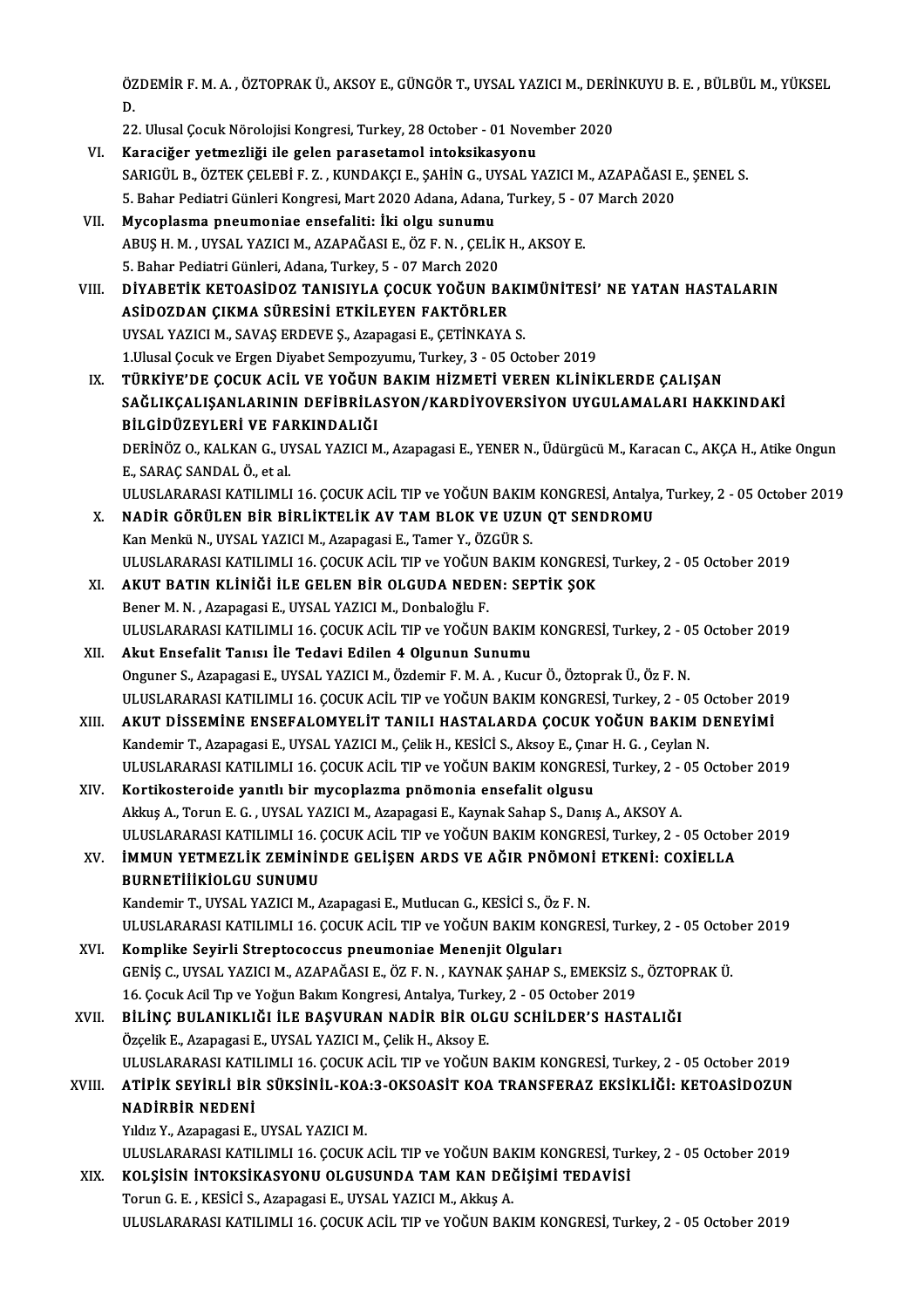| XX.          | IMMUNYETMEZLIK ZEMININDE GELIŞEN HEMAFAGOSITIK SENDROM VE PRIMERHIPERFERRITINEMI                        |
|--------------|---------------------------------------------------------------------------------------------------------|
|              | Sarıkaya G., UYSAL YAZICI M., Azapagasi E., Özdel S., KESİCİ S., Fettah A., Aytekin C.                  |
|              | ULUSLARARASI KATILIMLI 16. ÇOCUK ACİL TIP ve YOĞUN BAKIM KONGRESİ, Turkey, 2 - 05 October 2019          |
| XXI.         | ÇAKMAK GAZI VE ENERJİ İÇECEĞİ İNTOKSİKASYONU BİRLİKTELİĞİ OLAN NADİR BİR OLGU SUNUMU                    |
|              | Azapagasi E., UYSAL YAZICI M., Özdemir F. M. A., Ceylan N.                                              |
|              | ULUSLARARASI KATILIMLI 16. ÇOCUK ACİL TIP ve YOĞUN BAKIM KONGRESİ, Turkey, 2 - 05 October 2019          |
| XXII.        | ANTI - GAD ANTIKOR ILIŞKILI NADIR BIR LIMBIK ENSEFALIT OLGUSU                                           |
|              | Azapagasi E., UYSAL YAZICI M., ÖZGÜR S., Karacan Küçükali G., Savaş Erdeve Ş., ÇETİNKAYA S., AKSOY A.   |
|              | ULUSLARARASI KATILIMLI 16. ÇOCUK ACİL TIP ve YOĞUN BAKIM KONGRESİ, Turkey, 2 - 05 October 2019          |
| XXIII.       | KARDİYOJENİK ŞOKUN NADİR BİR NEDENİ PÜRÜLAN PERİKARDİT                                                  |
|              | Erol A., UYSAL YAZICI M., Çam V., Azapagasi E., Arı E., Koç M., Öz F. N.                                |
|              | ULUSLARARASI KATILIMLI 16. ÇOCUK ACİL TIP ve YOĞUN BAKIM KONGRESİ, Turkey, 2 - 05 October 2019          |
| XXIV.        | GEÇ BAŞVURAN AĞIR DİYABETİK KETOASİDOZLU OLGUDA: AKUT HEPATİK YETMEZLİK, AKUT                           |
|              | RENALYETMEZLİK                                                                                          |
|              | Keskin E., UYSAL YAZICI M., Azapagasi E., SAVAŞ ERDEVE Ş., Yıldırım N., ÇETİNKAYA S.                    |
|              | ULUSLARARASI KATILIMLI 16. ÇOCUK ACİL TIP ve YOĞUN BAKIM KONGRESİ, Turkey, 2 - 05 October 2019          |
| XXV.         | MITOKONDRIYAL DNA DEPLESYON SENDROMUFBXL-4 MUTASYONU: LAKTIK ASIDOZ                                     |
|              | VEHİPERAMONYEMİ                                                                                         |
|              | Atalay I., Azapagasi E., UYSAL YAZICI M., Yıldız Y.                                                     |
|              | ULUSLARARASI KATILIMLI 16. ÇOCUK ACİL TIP ve YOĞUN BAKIM KONGRESİ, Turkey, 2 - 05 October 2019          |
| XXVI.        | SUDA BOĞULMA TANISIYLA GÖNDERİLEN VE KATEKOLAMİNERJİK POLİMORFİK                                        |
|              | VENTRİKÜLERTAŞİKARDİ TANISI ALAN ADOLESAN OLGU                                                          |
|              | Yüce S., UYSAL YAZICI M., Azapagasi E., Yoldaş T., Ceylan N., ÖZGÜR S.                                  |
|              | ULUSLARARASI KATILIMLI 16. ÇOCUK ACİL TIP ve YOĞUN BAKIM KONGRESİ, Turkey, 2 - 05 October 2019          |
| XXVII.       | TEK MERKEZ PLAZMA EXCHANGE DENEYİMLERİMİZ                                                               |
|              | Azapagasi E., UYSAL YAZICI M., Gülenç N., KESİCİ S.                                                     |
|              | ULUSLARARASI KATILIMLI 16. ÇOCUK ACİL TIP ve YOĞUN BAKIM KONGRESİ, Turkey, 2 - 05 October 2019          |
| XXVIII.      | NADİR GÖRÜLEN VASKÜLER RİNG: PULMONER ARTER SLİNG ANOMALİSİ VE ECMO TEDAVİSİ                            |
|              | UYSAL YAZICI M., Azapagasi E., ÖRÜN U. A., Koç M., Gökçe Çınar H.                                       |
|              | ULUSLARARASI KATILIMLI 16. ÇOCUK ACİL TIP ve YOĞUN BAKIM KONGRESİ, Turkey, 2 - 05 October 2019          |
| XXIX.        | OTİZMLİ HASTADA YETERSİZ SIVI REPLASMANINA BAĞLI BÖBREK YETMEZLİĞİ VE SEPTİK ŞOK                        |
|              | Bener M. N., UYSAL YAZICI M., Azapagasi E., Özel E.                                                     |
|              | ULUSLARARASI KATILIMLI 16. ÇOCUK ACİL TIP ve YOĞUN BAKIM KONGRESİ, Turkey, 2 - 05 October 2019          |
| XXX.         | d o ğ u m sa I METABOLİK HASTALIKLARIN AKUT KRİZ TEDAVİSİNDE HEMODİYAFİLTRASYON                         |
|              | (CRRT) UYGULAMALARIMIZ                                                                                  |
|              | UYSAL YAZICI M., Azapagasi E., KESİCİ S., Özel E., Yıldız Y., OLGAÇ M. A. B., KASAPKARA Ç. S., Kılıç M. |
|              | ULUSLARARASI KATILIMLI 16. ÇOCUK ACİL TIP ve YOĞUN BAKIM KONGRESİ, Turkey, 2 - 05 October 2019          |
| XXXI.        | TEK MERKEZ ECMO DENEYİMİMİZ                                                                             |
|              | Azapagasi E., UYSAL YAZICI M., KESİCİ S., Tak S., Aksoy Ö. N., Taş M., Koç M., KENDİRLİ T., ÖRÜN U. A.  |
|              | ULUSLARARASI KATILIMLI 16. ÇOCUK ACİL TIP ve YOĞUN BAKIM KONGRESİ, Turkey, 2 - 05 October 2019          |
| <b>XXXII</b> | CERRAHİ SONRASI TROMBOSİTOPENİ İLİŞKİLİ ÇOKLU ORGAN YETMEZLİĞİ GELİŞEN BİR OLGU                         |
|              | Bener M. N., UYSAL YAZICI M., Azapagasi E.                                                              |
|              | ULUSLARARASI KATILIMLI 16. ÇOCUK ACİL TIP ve YOĞUN BAKIM KONGRESİ, Turkey, 2 - 05 October 2019          |
| XXXIII       | ROTA ENFEKSIYONUNA BAĞLI GELIŞEN VE İYI YÖNETILEMEYEN BİR ŞOK OLGUSU                                    |
|              | Azapagasi E., UYSAL YAZICI M., Danış A., Öztoprak Ü.                                                    |
|              | ULUSLARARASI KATILIMLI 16. ÇOCUK ACİL TIP ve YOĞUN BAKIM KONGRESİ, Turkey, 2 - 05 October 2019          |
| XXXIV.       | ROTAVİRÜS' ÜN SANTRAL SİNİR SİSTEMİ TUTULUMU: MERS VE SEREBELLİT                                        |
|              | Gülenç N., Arık S. D., Azapagasi E., UYSAL YAZICI M., Kaynak Sahap S., Çelik H., Aksoy E.               |
|              | ULUSLARARASI KATILIMLI 16. ÇOCUK ACİL TIP ve YOĞUN BAKIM KONGRESİ, Turkey, 2 - 05 October 2019          |
| XXXV.        | KLONAZEPAM İNTOKSİKASYONUNA BAĞLI GELİŞEN UZUN QT VE RABDOMİYOLİZ                                       |
|              | Akkaya B., Azapagasi E., UYSAL YAZICI M., Yoldaş T., Danış A., AKSOY A.                                 |
|              |                                                                                                         |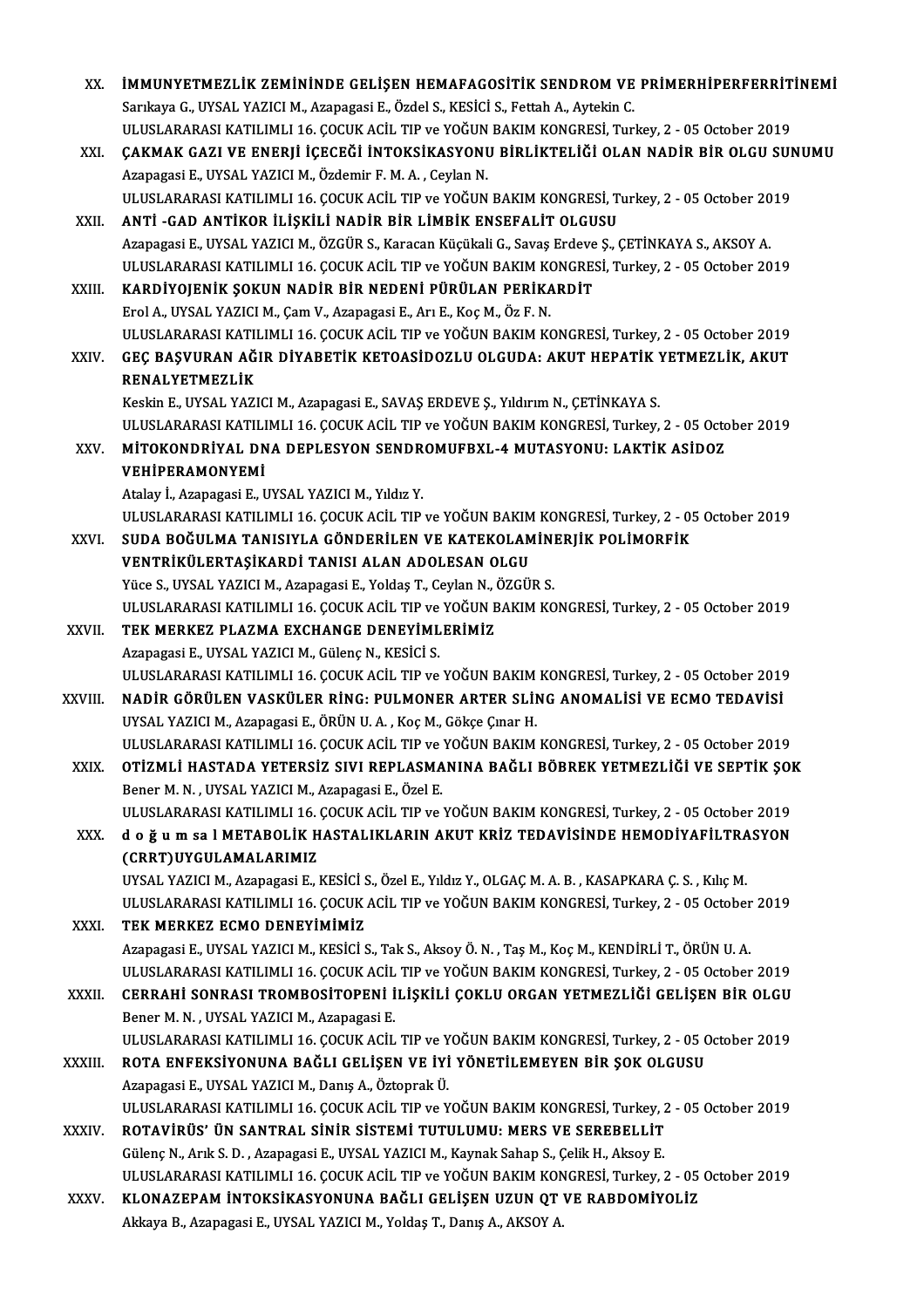ULUSLARARASI KATILIMLI 16. ÇOCUK ACİL TIP ve YOĞUN BAKIM KONGRESİ, Turkey, 2 - 05 October 2019<br>2 SAĞLIYLI İNFANTTA FKTİMA CANCRENOSUM İLE PRESENTE OLAN TORLUM ULUSLARARASI KATILIMLI 16. ÇOCUK ACİL TIP ve YOĞUN BAKIM KONGRESİ, Turkey, 2 -<br>XXXVI. 3 SAĞLIKLI İNFANTTA EKTİMA GANGRENOSUM İLE PRESENTE OLAN TOPLUM ULUSLARARASI KATILIMLI 16. ÇOCUK ACİL TIP v<br>3 SAĞLIKLI İNFANTTA EKTİMA GANGRENO:<br>KAYNAKLIPSÖDOMONAS SEPSİS VAKALARI<br>Azənazasi E. UYSAL YAZICLM, Öz E.N., OCAK E. 3 SAĞLIKLI İNFANTTA EKTİMA GANGRENOSUM İLE I<br>KAYNAKLIPSÖDOMONAS SEPSİS VAKALARI<br>Azapagasi E., UYSAL YAZICI M., Öz F. N. , OCAK E., Aytekin C.<br>ULUSLARARASI KATU MUL16 COCUK ACİL TIR ve YOĞUN I KAYNAKLIPSÖDOMONAS SEPSİS VAKALARI<br>Azapagasi E., UYSAL YAZICI M., Öz F. N. , OCAK E., Aytekin C.<br>ULUSLARARASI KATILIMLI 16. ÇOCUK ACİL TIP ve YOĞUN BAKIM KONGRESİ, Turkey, 2 - 05 October 2019 Azapagasi E., UYSAL YAZICI M., Öz F. N. , OCAK E., Aytekin C.<br>ULUSLARARASI KATILIMLI 16. ÇOCUK ACİL TIP ve YOĞUN BAKIM KONO<br>XXXVII. KALSİYUM KANAL BLOKÖRÜ İNTOKSİKASYONU OLGU SUNUMU ULUSLARARASI KATILIMLI 16. ÇOCUK ACİL TIP ve YOĞUN BAKIM K<br>**KALSİYUM KANAL BLOKÖRÜ İNTOKSİKASYONU OLGU SUNU**<br>Demirel E., Azapagasi E., UYSAL YAZICI M., Sayıcı İ. U. , Tak S., Taş M.<br>ULUSLARARASI KATILIMLI 16. COCUK ACİL TI KALSİYUM KANAL BLOKÖRÜ İNTOKSİKASYONU OLGU SUNUMU<br>Demirel E., Azapagasi E., UYSAL YAZICI M., Sayıcı İ. U. , Tak S., Taş M.<br>ULUSLARARASI KATILIMLI 16. ÇOCUK ACİL TIP ve YOĞUN BAKIM KONGRESİ, Turkey, 2 - 05 October 2019<br>DİYA Demirel E., Azapagasi E., UYSAL YAZICI M., Sayıcı İ. U. , Tak S., Taş M.<br>ULUSLARARASI KATILIMLI 16. ÇOCUK ACİL TIP ve YOĞUN BAKIM KONGRESİ, Turkey, 2 - 05 October 2019<br>XXXVIII. DİYABETİK KETOASİDOZ ATAĞIYLA ÇOCUK YOĞUN BAK ULUSLARARASI KATILIMLI 16. ÇOCUK ACİL TIP ve YOĞUN BAKIM KONGRESİ, Turkey, 2 - 05 Octob<br>DİYABETİK KETOASİDOZ ATAĞIYLA ÇOCUK YOĞUN BAKIMA YATIRILAN ÇOCUK VE ADC<br>OKSİDATİF STRES BELİRTECİ OLARAK İSKEMİ MODİFİYE ALBUMİN (İMA) DİYABETİK KETOASİD<br>OKSİDATİF STRES BEL<br>DEĞERLENDİRİLMESİ<br>UYSAL YAZICLM-SAVAS OKSİDATİF STRES BELİRTECİ OLARAK İSKEMİ MODİFİYE ALBUMİN (İMA) DÜZEYİNİN<br>DEĞERLENDİRİLMESİ<br>UYSAL YAZICI M., SAVAŞ ERDEVE Ş., AZAPAĞASI E., NEŞELİOĞLU S., EREL Ö., ÇETİNKAYA S. 16. ÇOCUK ACİL TIP ve YOĞUN BAKIM KONGRESİ ve 12. ÇOCUK ACİL TIP ve YOĞUN BAKIM HEMŞİRELİĞİ KONGRESİ, Antalya, Turkey, 02 October 1980, pp.115-116 XXXIX. ÇOCUK YOĞUN BAKIM NİTESİNDE SEPSİS VE SEPTİK ŞOK TANISI İLE İZLENEN HASTALARDA KONGRESİ, Antalya, Turkey, 02 October 1980, pp.115-116<br>ÇOCUK YOĞUN BAKIM - NİTESİNDE SEPSİS VE SEPTİK ŞOK TANISI İLE İZLENEN HAST.<br>İNTESTİNAL VE NAZOFARİNGEAL MİKROBİYOTA ANALİZİ: INMACS-PICU - ÇALIŞMASI<br>ASLAN K- PROCAL V. ÇOCUK YOĞUN BAKIM NİTESİNDE SEPSİS VE SEPTİK ŞOK TANISI İLE İZLENEN HASTALARDA<br>İNTESTİNAL VE NAZOFARİNGEAL MİKROBİYOTA ANALİZİ: INMACS-PICU ÇALIŞMASI<br>ASLAN K., BROCAL V. P. , ŞEVKETOĞLU E., KIRAL E., UYSAL YAZICI M., A INTESTINAL VE NAZOFARINGEAL MIKROBIYOTA ANALIZI: INMACS-PICU ÇALIŞMASI<br>ASLAN K., BROCAL V. P. , ŞEVKETOĞLU E., KIRAL E., UYSAL YAZICI M., AZAPAĞASI E., KENDIRLI T., EMEKSIZ S.,<br>DURSUN O., YILDIZDAS R. D. , et al. ASLAN K., BROCAL V. P. , ŞEVKETOĞLU E., KIRAL E., UYSAL YAZICI M., AZAPAĞASI E., KENDİRLİ T., EMEKSİ.<br>DURSUN O., YILDIZDAŞ R. D. , et al.<br>16. ÇOCUK ACİL TIP ve YOĞUN BAKIM KONGRESİ ve 12. ÇOCUK ACİL TIP ve YOĞUN BAKIM HE DURSUN O., YILDIZDAŞ R. D. , et al.<br>16. ÇOCUK ACİL TIP ve YOĞUN BAKIM KONGRESİ ve 12.<br>KONGRESİ, Antalya, Turkey, 02 October 2019, pp.81-82<br>COCUK YOĞUN BAKIM ÜNİTESİ'NDE AKUT HİBOKS XL. ÇOCUK YOĞUN BAKIMÜNİTESİ'NDE AKUT HİPOKSİ NEDENİYLE YATAN HASTALARIN YAKIN DÖNEM KONGRESİ, Antalya, Turkey, 02 October 2019, pp.81-82 ÇOCUK YOĞUN BAKIM ÜNİTESİ'NDE AKUT HİPOKSİ NEDENİYLE YATAN HASTALARIN YAKIN<br>NÖROLOJİK TAKİBİ<br>UYSAL YAZICI M., ÖZDEMİR F. M. A. , ÖZTOPRAK Ü., AZAPAĞASI E., EKŞİOĞLU A. S. , AKSOY A., YÜKSEL D.<br>16. COCUY AÇU, TIP ve YOĞUN R NÖROLOJİK TAKİBİ<br>UYSAL YAZICI M., ÖZDEMİR F. M. A. , ÖZTOPRAK Ü., AZAPAĞASI E., EKŞİOĞLU A. S. , AKSOY A., YÜKSEL D.<br>16. ÇOCUK ACİL TIP ve YOĞUN BAKIM KONGRESİ ve 12. ÇOCUK ACİL TIP ve YOĞUN BAKIM HEMŞİRELİĞİ<br>KONGRESİ, Art UYSAL YAZICI M., ÖZDEMİR F. M. A. , ÖZTOPRAK Ü., AZAPA<br>16. ÇOCUK ACİL TIP ve YOĞUN BAKIM KONGRESİ ve 12. ÇC<br>KONGRESİ, Antalya, Turkey, 02 October 2019, pp.164-165<br>COCUK YOĞUN BAKIM ÜNİTESİNDE SEBSİS VE SEPTİ XLI. ÇOCUK YOĞUN BAKIMÜNİTESİNDE SEPSİS VE SEPTİK ŞOK TANISI İLE İZLENEN HASTALARDAİNTESTİNAL VE NAZOFARİNGEAL MİKROBİYOTA ANALİZİ: INMACS-PICU ÇALIŞMASI ASLANK.,BrocalV.P. ,ŞEVKETOĞLUE.,KıralE.,UYSAL YAZICIM.,AzapagasiE.,KENDİRLİT.,EMEKSİZ S.,DURSUN O.,YıldızdaşD.,etal. ASLAN K., Brocal V. P. , ŞEVKETOĞLU E., Kıral E., UYSAL YAZICI M., Azapagasi E., KENDİRLİ T., EMEKSİZ S., DURSU<br>O., Yıldızdaş D., et al.<br>16. Çocuk Acil Tıp ve Yoğun Bakım Kongresi ve 12. Çocuk Acil Tıp ve Yoğun Bakım Hemşi O., Yıldızdaş D., et al.<br>16. Çocuk Acil Tıp ve Yoğun E<br>Turkey, 2 - 05 October 2019<br>Tüp vive'DE - COCUV ACİL 16. Çocuk Acil Tıp ve Yoğun Bakım Kongresi ve 12. Çocuk Acil Tıp ve Yoğun Bakım Hemşireliği Kongresi, An<br>Türkey, 2 - 05 October 2019<br>XLII. TÜRKİYE'DE ÇOCUK ACİL VE YOĞUN BAKIM HİZMETİ VEREN KLİNİKLERDE ALIŞAN SAĞLI Turkey, 2 - 05 October 2019<br>TÜRKİYE'DE ÇOCUK ACİL VE YOĞUN BAKIM HİZMETİ VEREN KLİNİKLERDE ALIŞAN SAĞLII<br>ÇALIŞANLARININ DEFİBRİLASYON/KARDİYOVERSİYON UYGULAMALARI HAKKINDAKİ BİLGİ<br>DÜZEYLERİ VE FARKINDALIĞI TÜRKİYE'DE ÇOCUK ACİL VE Y<br>ÇALIŞANLARININ DEFİBRİLAS<br>DÜZEYLERİ VE FARKINDALIĞI<br>DEPİNÖZ CÜLEDVÜZ O KALKAN C ÇALIŞANLARININ DEFİBRİLASYON/KARDİYOVERSİYON UYGULAMALARI HAKKINDAKİ BİLGİ<br>DÜZEYLERİ VE FARKINDALIĞI<br>DERİNÖZ GÜLERYÜZ O., KALKAN G., UYSAL YAZICI M., AZAPAĞASI E., AŞILIOĞLU YENER N., ÜDÜRGÜCÜ M.,<br>KARAÇAN C. AKÇA H. ONÇUN DÜZEYLERİ VE FARKINDALIĞI<br>DERİNÖZ GÜLERYÜZ O., KALKAN G., UYSAL YAZICI M., AZAPA<br>KARACAN C., AKÇA H., ONGUN E. A. , SARAÇ SANDAL Ö., et al.<br>16. . COCUK AÇU TIR ve YOĞUN BAKIM KONGRESİ ve 13. COC DERİNÖZ GÜLERYÜZ O., KALKAN G., UYSAL YAZICI M., AZAPAĞASI E., AŞILIOĞLU YENER N., ÜDÜRGÜCÜ M.,<br>KARACAN C., AKÇA H., ONGUN E. A. , SARAÇ SANDAL Ö., et al.<br>16. ÇOCUK ACİL TIP ve YOĞUN BAKIM KONGRESİ ve 12. ÇOCUK ACİL TIP KARACAN C., AKÇA H., ONGUN E. A. , SARAÇ SANDAL Ö., et<br>16. ÇOCUK ACİL TIP ve YOĞUN BAKIM KONGRESİ ve 12. Ç<br>KONGRESİ, Antalya, Turkey, 02 October 2019, pp.187-190<br>The Effect of Breastfeeding en Langth of Bediatric I 16. COCUK ACIL TIP ve YOĞUN BAKIM KONGRESI ve 12. COCUK ACIL TIP ve YOĞUN BAKIM HEMŞIRELIĞI<br>KONGRESI, Antalya, Turkey, 02 October 2019, pp.187-190<br>XLIII. The Effect of Breastfeeding on Length of Pediatric Intensive Care Un KONGRESİ, Antalya, Turkey, 02 October 2019, pp.187<br>The Effect of Breastfeeding on Length of Pedia<br>Children Aged in Between 1 months to 2 years<br>UNSAL VAZICLM, Agapagasi E UYSAL YAZICI M., Azapagasi E. I.International Congress of "Breastfeeding Reality", 1 - 03 October 2019 UYSAL YAZICI M., Azapagasi E.<br>1.International Congress of "Breastfeeding Reality", 1 - 03 October 2019<br>2. XLIV. The Effect of Breastfeeding on Length of Pediatric Intensive Care Unit Stay and Clinical Outcome of<br>6. Childre LInternational Congress of "Breastfeeding Reality", 1<br>The Effect of Breastfeeding on Length of Pedia<br>Children Aged in Between 1 months to 2 years<br>UNSAL VAZICLM, AZABAČASLE The Effect of Breastfeeding<br>Children Aged in Between 1<br>UYSAL YAZICI M., AZAPAĞASI E.<br>1 Hivelares Emgirme Coreeği Ke 1. Children Aged in Between 1 months to 2 years<br>1. UYSAL YAZICI M., AZAPAĞASI E.<br>1. Uluslarası Emzirme Gerçeği Kongresi, Ankara, Turkey, 01 October 2019, pp.51-52 XLV. Rotavirüs'ün Santral Sinir Sistemi Tutulumu: Mers ve Serebellit 1. Uluslarası Emzirme Gerçeği Kongresi, Ankara, Turkey, 01 October 2019, pp.51-52<br>Rotavirüs'ün Santral Sinir Sistemi Tutulumu: Mers ve Serebellit<br>GÜLENÇ N., ARIK S. D. , AZAPAĞASI E., UYSAL YAZICI M., SAHAP S. K. , ÇELİK H Rotavirüs'ün Santral Sinir Sistemi Tutulumu: Mers ve Serebellit<br>GÜLENÇ N., ARIK S. D. , AZAPAĞASI E., UYSAL YAZICI M., SAHAP S. K. , ÇELİK H., AKSOY E.<br>16.Çocuk Acil Tıp ve Yoğun Bakım Kongresi ve 12.Çocuk Acil Tıp ve Yoğu GÜLENÇ N., ARIK S. D. , AZAP<br>16.Çocuk Acil Tıp ve Yoğun B<br>Turkey, 2 - 05 October 2019<br>Biling Bulanıklığı ile Basırı 16.Çocuk Acil Tıp ve Yoğun Bakım Kongresi ve 12.Çocuk Acil Tıp ve Yoğun Bakım Hemşireliği Kongresi, Antalya,<br>Turkey, 2 - 05 October 2019<br>XLVI. Bilinç Bulanıklığı ile Başvuran Nadir Bir Olgu; Schilder's Hastalığı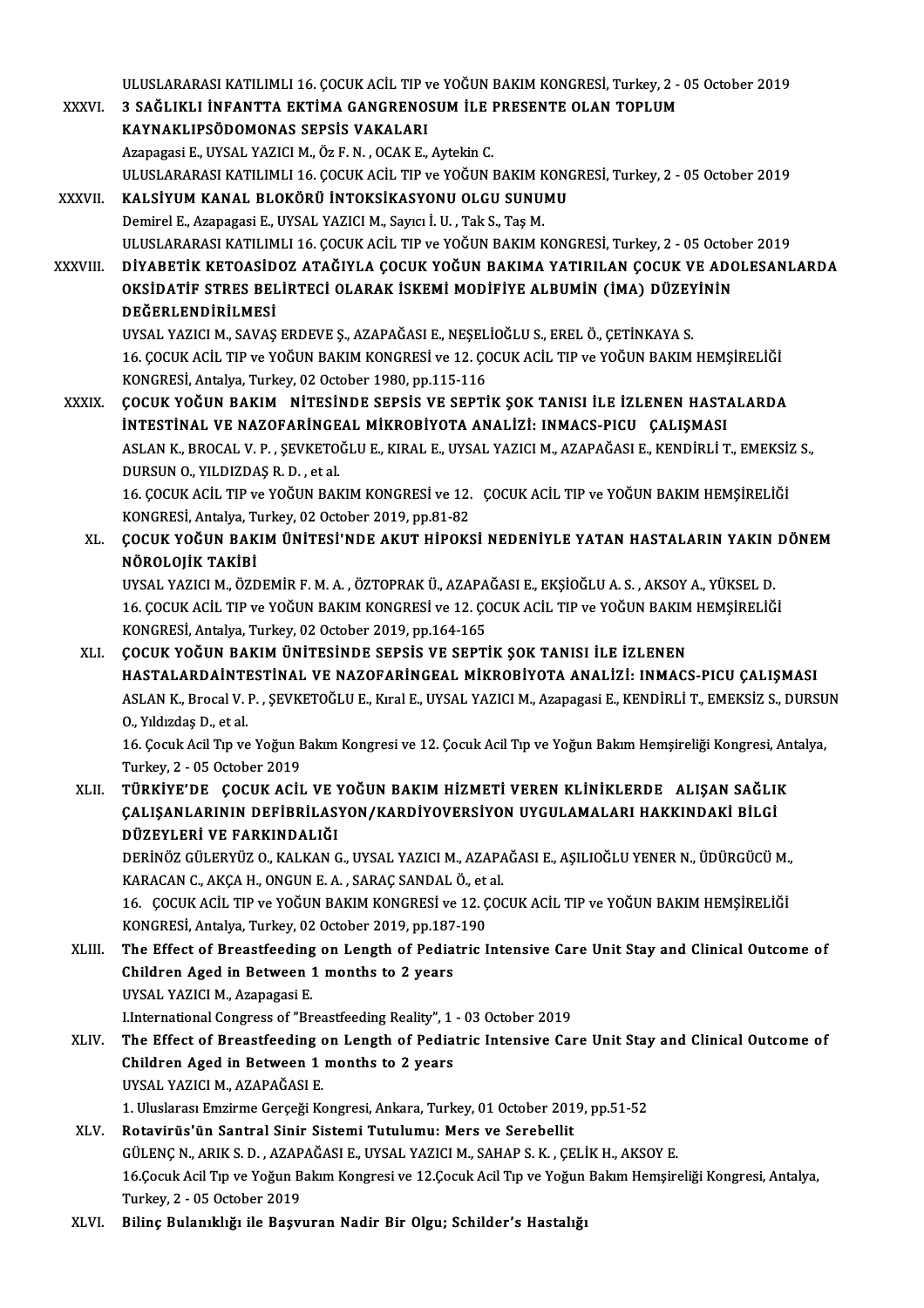ÖZÇELİK E., AZAPAĞASI E., UYSAL YAZICI M., ÇELİK H., AKSOY E.<br>16 Çamlt Asil Tın ve Yoğun Balam Konspesi ve 12 Çasuk Asil Tın

16.Çocuk Acil Tıp ve Yoğun Bakım Kongresi ve 12.Çocuk Acil Tıp ve Yoğun Bakım Hemşireliği Kongresi, Antalya, ÖZÇELİK E., AZAPAĞASI E., UT<br>16.Çocuk Acil Tıp ve Yoğun B<br>Turkey, 2 - 05 October 2019<br>Nutrition of Critically ill C Turkey, 2 - 05 October 2019

- XLVII. Nutrition of Critically ill Children<br>UYSAL YAZICI M. 2nd INTERNATIONAL HEALTH SCIENCE AND LIFE CONGRESS, 24 - 27 April 2019 UYSAL YAZICI M.<br>2nd INTERNATIONAL HEALTH SCIENCE AND LIFE CONGRESS, 24 - 27 April 2019<br>XLVIII. Five Year Experience Results of Levosimendan Administration Prior to Weaning of Patients on<br>Arteriovenews Extress proceed Membr
- 2nd INTERNATIONAL HEALTH SCIENCE AND LIFE CONGRESS, 24 27 April<br>Five Year Experience Results of Levosimendan Administration Prio<br>Arteriovenous Extracorporeal Membrane Oxygenation (AV-ECMO)<br>UVSAL VAZICLM, ÖZTÜRK 7, Kockur Five Year Experience Results of Levosimendan Administration Prio<br>Arteriovenous Extracorporeal Membrane Oxygenation (AV-ECMO)<br>UYSAL YAZICI M., ÖZTÜRK Z., Koçkuzu E., Çeleğen M., Göncü S., BAYRAKCİ B.<br><sup>7th Euro</sub>el SO Congres</sup> Arteriovenous Extracorporeal Membrane Oxygenation (AV-ECMO)<br>UYSAL YAZICI M., ÖZTÜRK Z., Koçkuzu E., Çeleğen M., Göncü S., BAYRAKCİ B.<br>7th EuroELSO Congress on ECMO-ECLS, 23 - 26 May 2018
- XLIX. Akut Dissemine Ensefalomyelit Tanılı Hastalarda Çocuk yoğun BakımDeneyimi KANDEMİRT.,AZAPAĞASIE.,UYSAL YAZICIM.,ÇELİKH.,KESİCİ S.,AKSOYE.,ÇINARH.G. ,CEYLANN. 16.Çocuk Acil Tıp ve Yoğun Bakım Kongresi ve 12.Çocuk Acil Tıp ve Yoğun Bakım Hemşireliği Kongresi, Antalya, Turkey, 2 - 05 October 2019
	- L. İmmun kompetan üç infantta Pseudomonas sepsisinin nadir bir belirtisi: Subkutan nodüller Turkey, 2 - 05 October 2019<br>İmmun kompetan üç infantta Pseudomonas sepsisinin nadir bir belirtisi: Subkutan nod<br>ÖZ F. N. , KAMAN A., YAŞAR DURMUŞ S., AZAPAĞASI E., UYSAL YAZICI M., AYDIN TEKE T., TANIR G.<br>12 Hlugal Cosul: İmmun kompetan üç infantta Pseudomonas sepsisinin nadir bir belirtisi: Subkutan nodülle:<br>ÖZ F. N. , KAMAN A., YAŞAR DURMUŞ S., AZAPAĞASI E., UYSAL YAZICI M., AYDIN TEKE T., TANIR G.<br>12. Ulusal Çocuk Enfeksiyon Hastalıkları ÖZ F. N. , KAMAN A., YAŞAR DURMUŞ S., AZAPAĞASI E., UYSAL YAZICI M., AYDIN TEKE T., TANIR<br>12. Ulusal Çocuk Enfeksiyon Hastalıkları ve Bağışıklama Kongresi, Antalya, Turkey, 27 - 31 Marcl<br>1. YÜKSEK AKIŞLI NAZAL KANÜLÜN (HFN
	- 12. Ulusal Çocuk Enfeksiyon Ha<br>YÜKSEK AKIŞLI NAZAL KAN<br>UYSAL YAZICI M., Azapagasi E.<br>PATENT DUKTUS ADTEDİQZUS YÜKSEK AKIŞLI NAZAL KANÜLÜN (HFNC) EKSTÜBASYON BAŞARISI ÜZERİNE ETKİSİ<br>UYSAL YAZICI M., Azapagasi E.<br>PATENT DUKTUS ARTERİOZUS(PDA) MULTİDİSİPLİNER YAKLAŞIM SEMPOZYUMU, Turkey, 13 March 2019<br>VÜKSEK AKISLI NAZAL KANÜLÜN (HEN UYSAL YAZICI M., Azapagasi E.<br>PATENT DUKTUS ARTERİOZUS(PDA) MULTİDİSİPLİNER YAKLAŞIM SEMPOZYUMU, Turkey, 13 I<br>LII. YÜKSEK AKIŞLI NAZAL KANÜLÜN (HFNC) EKSTÜBASYON BAŞARISI ÜZERİNE ETKİSİ<br>UYSAL YAZICI M., AZAPAĞASI E.
	- PATENT DUKTUS ARTERİOZUS(1<br>YÜKSEK AKIŞLI NAZAL KANİ<br>UYSAL YAZICI M., AZAPAĞASI E.<br>Patent Duktus Arteriozus (PDA) YÜKSEK AKIŞLI NAZAL KANÜLÜN (HFNC) EKSTÜBASYON BAŞARISI ÜZERİNE ETKİSİ<br>UYSAL YAZICI M., AZAPAĞASI E.<br>Patent Duktus Arteriozus (PDA) Multidisipliner Yaklaşım Sempozyumu, Ankara, Turkey, 13 March 2019<br>Cosuk Yoğun Bakım Ünite UYSAL YAZICI M., AZAPAĞASI E.<br>Patent Duktus Arteriozus (PDA) Multidisipliner Yaklaşım Sempozyumu, Ankara, Turk<br>LIII. Çocuk Yoğun Bakım Ünitesi'ne Yatan Göçmen Hastaların Değerlendirilmesi<br>UNSAL YAZICI M. Azapazasi E
- Patent Duktus Arteriozus (PDA<br>**Çocuk Yoğun Bakım Ünitesi**<br>UYSAL YAZICI M., Azapagasi E.<br>III Baskant Badiatri Cünləri Pre Çocuk Yoğun Bakım Ünitesi'ne Yatan Göçmen Hastaların Değerlendirilmesi<br>UYSAL YAZICI M., Azapagasi E.<br>III.Başkent Pediatri Günleri Prof.Dr Namık Çevik Anısına, Turkey, 8 - 09 March 2019<br>Cosuk Yoğun Bakım Ünitesi'ne Yatan Cö UYSAL YAZICI M., Azapagasi E.<br>III.Başkent Pediatri Günleri Prof.Dr Namık Çevik Anısına, Turkey, 8 - 09 March 2019<br>LIV. Çocuk Yoğun Bakım Ünitesi'ne Yatan Göçmen Hastaların Değerlendirilmesi<br>UYSAL YAZICI M., AZAPAĞASI E. III. Başkent Pediatri Günleri Prof. Dr Namık Çevik Anısına, Turkey, 8 - 09 March 2019
- Cocuk Yoğun Bakım Ünitesi'ne Yatan Göçmen Hastaların D<br>UYSAL YAZICI M., AZAPAĞASI E.<br>3. Başkent Pediatri Günleri, Ankara, Turkey, 08 March 2019, pp.8<br>2. BASAMAK COCUK YOĞUN BAKIM ÜNITESINE YATAN 65.

### UYSAL YAZICI M., AZAPAĞASI E.<br>3. Başkent Pediatri Günleri, Ankara, Turkey, 08 March 2019, pp.8<br>LV. 3. BASAMAK ÇOCUK YOĞUN BAKIM ÜNITESINE YATAN 652 HASTANIN DEĞERLENDIRILMESI VE<br>SONUCI API 3. Başkent Pe<br>3. BASAMAK<br>SONUÇLARI<br>UVSAL YAZIC 3. BASAMAK ÇOCUK YOĞUN I<br>SONUÇLARI<br>UYSAL YAZICI M., AZAPAĞASI E.<br>International Hinnesrates Consu SONUÇLARI<br>UYSAL YAZICI M., AZAPAĞASI E.<br>International Hippocrates Congress on Medical and Health Sciences, Ankara, Turkey, 01 March 2019, pp.189<br>2. BASAMAK COCUK YOČUN BAKIM ÜNITESINE YATAN 652 HASTANIN DEĞERI ENDIRU MESI

UYSAL YAZICI M., AZAPAĞASI E.<br>International Hippocrates Congress on Medical and Health Sciences, Ankara, Turkey, 01 March 2019, pp.189<br>LVI. 3. BASAMAK ÇOCUK YOĞUN BAKIM ÜNITESINE YATAN 652 HASTANIN DEĞERLENDIRILMESI VE SONUÇLARI<br>UYSAL YAZICI M., Azapagasi E. LVI. 3. BASAMAK ÇOCUK YOĞUN BAKIM ÜNITESINE YATAN 652 HASTANIN DEĞERLENDIRILMESI VE

International Hippocrates Congress on Medical and Health Sciences, 1 - 03 March 2019

UYSAL YAZICI M., Azapagasi E.<br>International Hippocrates Congress on Medical and Health Sciences, 1 - 03 March 2019<br>LVII. HYPOFOSFATEMIA in PATIENTS of PEDIATRIC INTENSIVE CARE UNIT: THE EFFECT ON SUCCESS International Hippocrates Congress on Medical and Health Scient<br>HYPOFOSFATEMIA in PATIENTS of PEDIATRIC INTENSIV<br>RATE of MECHANICAL VENTILATION AND EXTUBATION HYPOFOSFATEMIA in PATIE<br>RATE of MECHANICAL VENT<br>UYSAL YAZICI M., BAYRAKCİ B.<br>U INTERNATIONAL SYMPOSUD RATE of MECHANICAL VENTILATION AND EXTUBATION<br>UYSAL YAZICI M., BAYRAKCİ B.<br>II. INTERNATIONAL SYMPOSIUM ON MULTIDISCIPLINARY ACADEMICS STUDIES, 16 - 17 November 2018, pp.713-<br>715

UYSA<br>II. IN<br>715<br>HAC 715<br>LVIII. HACETTEPE ÜNİVERSİTESİ ECMO MERKEZİ ECPR DENEYİMİ

715<br>HACETTEPE ÜNİVERSİTESİ ECMO MERKEZİ ECPR DENEYİMİ<br>ÖZTÜRK Z., KESİCİ S., TANYILDIZ M., YETİMAKMAN A. F. , UYSAL YAZICI M., Koçkuzu E.<br>15 COCUK AÇİL TIR ve YOĞUN BAKIM KONGRESİ Turkey 19, 20 Ostaber 2018 HACETTEPE ÜNİVERSİTESİ ECMO MERKEZİ ECPR DENEYİMİ<br>ÖZTÜRK Z., KESİCİ S., TANYILDIZ M., YETİMAKMAN A. F. , UYSAL YAZICI M., Koçk<br>15.ÇOCUK ACİL TIP ve YOĞUN BAKIM KONGRESİ, Turkey, 18 - 20 October 2018<br>ANTİ -N METİL D. ASBART ÖZTÜRK Z., KESİCİ S., TANYILDIZ M., YETİMAKMAN A. F. , UYSAL YAZICI M., Koçkuzu E.<br>15.ÇOCUK ACİL TIP ve YOĞUN BAKIM KONGRESİ, Turkey, 18 - 20 October 2018<br>LIX. ANTİ- N-METİL-D-ASPARTAT RESEPTÖR (NMDAR) ENSEFALİT TANISI

- 15.ÇOCUK ACİL TIP ve YOĞUN BAKIM KONGRESİ, Turkey, 18 -<br>**ANTİ- N-METİL-D-ASPARTAT RESEPTÖR (NMDAR) ENS**<br>UYSAL YAZICI M., Azapagasi E., KESİCİ S., Öztoprak Ü., Aksoy E.<br>15 COCUK ACİL TIP ve YOĞUN BAKIM KONGRESİ Turkey, 19 ANTİ- N-METİL-D-ASPARTAT RESEPTÖR (NMDAR) ENSEFALİT TANISI .<br>UYSAL YAZICI M., Azapagasi E., KESİCİ S., Öztoprak Ü., Aksoy E.<br>15.ÇOCUK ACİL TIP ve YOĞUN BAKIM KONGRESİ, Turkey, 18 - 20 October 2018<br>SERSİS KI İNİĞİ İLE PASYU UYSAL YAZICI M., Azapagasi E., KESİCİ S., Öztoprak Ü., Aksoy E.<br>15.ÇOCUK ACİL TIP ve YOĞUN BAKIM KONGRESİ, Turkey, 18 - 20 October 2018<br>LX. SEPSİS KLİNİĞİ İLE BAŞVURUP INFLAMATUAR BARSAK HASTALIĞI TANISI ALAN OLGU
- 15.ÇOCUK ACİL TIP ve YOĞUN BAKIM KONGRESİ, Turkey, 18 20 October 2018<br>SEPSİS KLİNİĞİ İLE BAŞVURUP INFLAMATUAR BARSAK HASTALIĞI TA<br>UYSAL YAZICI M., Azapagasi E., Yörüsün G., Dere R., Özbay Hoşnut F.<br>15.ÇOCUK ACİL TIP ve Y SEPSİS KLİNİĞİ İLE BAŞVURUP INFLAMATUAR BARSAK HASTALIĞI TA<br>UYSAL YAZICI M., Azapagasi E., Yörüsün G., Dere R., Özbay Hoşnut F.<br>15.ÇOCUK ACİL TIP ve YOĞUN BAKIM KONGRESİ, Turkey, 18 - 20 October 2018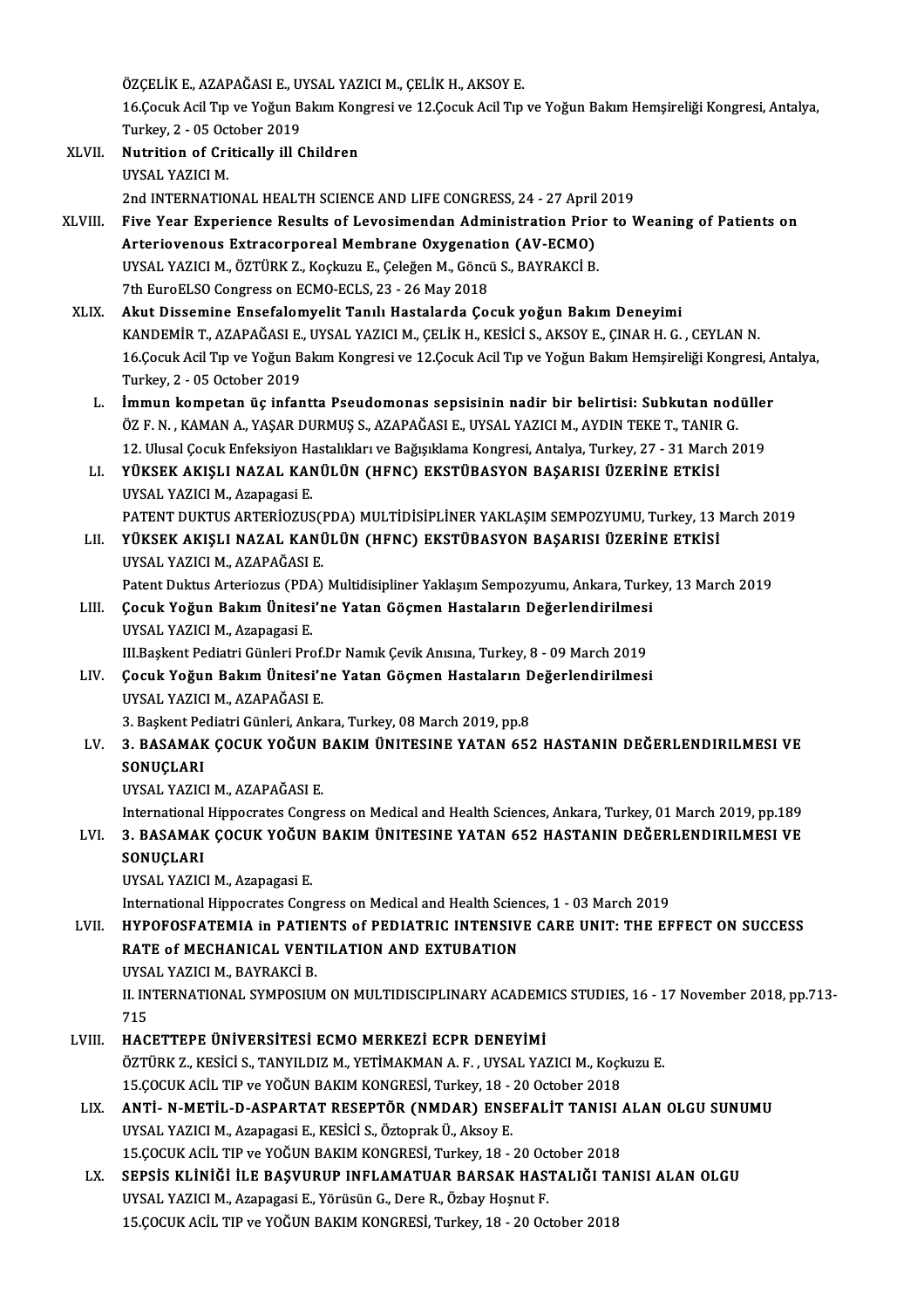| LXI.         | MAVİ BALİNA İNTERNET OYUNUNDAN ÖLÜME GİDEN YOL                                                                                              |
|--------------|---------------------------------------------------------------------------------------------------------------------------------------------|
|              | UYSAL YAZICI M., ÖZTÜRK Z., Çeleğen M., BAYRAKCİ B.                                                                                         |
|              | 15.ÇOCUK ACİL TIP ve YOĞUN BAKIM KONGRESİ, Turkey, 18 - 20 October 2018                                                                     |
| LXII.        | PRİMER HİPEROKSALÜRİ TANISI ALAN SÜT ÇOCUĞU OLGUSU                                                                                          |
|              | UYSAL YAZICI M., Azapagasi E., KESİCİ S., Kargı Çakıcı E., OLGAÇ M. A. B.                                                                   |
|              | 15.ÇOCUK ACİL TIP ve YOĞUN BAKIM KONGRESİ, Turkey, 18 - 20 October 2018                                                                     |
| LXIII.       | KARDİYOJENİK ŞOK NADİR NEDENİ: ALCAPA SENDROMU                                                                                              |
|              | UYSAL YAZICI M., Azapagasi E., Taşar M., Tak S.                                                                                             |
|              | 15.ÇOCUK ACİL TIP veYOĞUN BAKIM KONGRESİ, Turkey, 18 - 20 October 2018                                                                      |
| LXIV.        | BEYİN ÖLÜMÜ SONRASI ORGAN DONASYONUNU REDDEDEN AİLELERİN KARARI DEĞİŞİR Mİ?                                                                 |
|              | Göncü S., KESİCİ S., UYSAL YAZICI M., Koçkuzu E., BAYRAKCİ B.                                                                               |
|              | 15. ÇOCUK ACİL TIP ve YOĞUN BAKIM KONGRESİ, Turkey, 18 - 20 October 2018                                                                    |
| LXV.         | Kardiyojenik şok nadir nedeni: ALCAPA sendromu                                                                                              |
|              | UYSAL YAZICI M., AZAPAĞASI E., TAŞAR M., TAK S.                                                                                             |
|              | 15. Çocuk Acil Tıp ve Yoğun Bakım Kongresi, Turkey, 18 October 2018                                                                         |
| LXVI.        | Anti-N-Metil-D-Aspartat Receptör (NMDAR) Ensefalit Tanısı Alan Olgu Sunumu                                                                  |
|              | UYSAL YAZICI M., AZAPAĞASI E., KESİCİ S., ÖZTOPRAK Ü., AKSOY E.                                                                             |
|              | 15. Çocuk Acil Tıp ve Yoğun Bakım Kongresi, Muğla, Turkey, 18 - 20 October 2018                                                             |
| LXVII.       | Tüberküloz Enfeksiyonuna Sekonder Gelişen Akut Respiratuar Distresin Noninvaziv Mekanik                                                     |
|              | Ventilasyon İle Tedavisi                                                                                                                    |
|              | Çeleğen M., UYSAL YAZICI M., Koçkuzu E., ÖZTÜRK Z., Göncü S., BAYRAKCİ B.                                                                   |
|              |                                                                                                                                             |
| LXVIII.      | 14.Çocuk Acil Tıp ve Yoğun Bakım Kongresi (Uluslararası Katılımlı), Turkey, 18 - 21 October 2017                                            |
|              | Akut Karaciğer Yetmezliği: Karaciğer Nakli Ne Zaman Yapılmalı?<br>ÖZTÜRK Z., BAYRAKCİ B., UYSAL YAZICI M., GÜMÜŞ E., DOĞRUL A. B. , YÜCE A. |
|              | 14. Çocuk Acil Tıp ve Yoğun Bakım Kongresi (Uluslararası Katılımlı), Turkey, 18 - 21 October 2017                                           |
|              | Yüksek Gerilimli Hat ile Temas Sonrası Elektrik Çarpması                                                                                    |
| LXIX.        | Göncü S., UYSAL YAZICI M., Koçkuzu E., Çeleğen M., ÖZTÜRK Z., BAYRAKCİ B.                                                                   |
|              | 14. Çocuk Acil Tıp ve Yoğun Bakım Kongresi (Uluslararası Katılımlı), Turkey, 18 - 21 October 2017                                           |
|              | Hemolitik Üremik Sendrom Kliniğiyle Başvuran Wilson Hastalığı                                                                               |
| LXX —        |                                                                                                                                             |
|              | Çeleğen M., ÖZTÜRK Z., UYSAL YAZICI M., Koçkuzu E., Göncü S., BAYRAKCİ B.                                                                   |
|              | 14. Çocuk Acil Tıp ve Yoğun Bakım Kongresi (Uluslararası Katılımlı), Turkey, 18 - 21 October 2017                                           |
| <b>LXXI</b>  | Yabancı Cisim Aspirasyonu Kliniğiyle Başvuran Bronkojenik Kist Vakası                                                                       |
|              | Çeleğen M., ÖZTÜRK Z., UYSAL YAZICI M., Koçkuzu E., Göncü S., BAYRAKCİ B.                                                                   |
|              | 14.Çocuk Acil Tıp ve Yoğun Bakım Kongresi (Uluslararası Katılımlı), Turkey, 18 - 21 October 2017                                            |
| LXXII.       | Çocuk Acil ve Yoğun Bakım Çalışanlarında Tükenmişlik Sendromunu Değerlendiren Çok Merkezli                                                  |
|              | Çalışma                                                                                                                                     |
|              | UYSAL YAZICI M., BAYRAKCI B., AĞIN H., ERKEK N., ARSLANKÖYLÜ A. E., AKÇA H., ESEN F., DERİNÖZ GÜLERYÜZ O.,                                  |
|              | YENER N., KILINÇ M. A., et al.                                                                                                              |
|              | 14. Çocuk Acil ve Yoğun Bakım Kongresi, Adana, Turkey, 19 - 21 October 2017                                                                 |
| LXXIII.      | <b>FACTORS AFFECTING DEVELOPMENT OF PNEUMOTHORAX IN CRITICALLY ILL CHILDREN</b>                                                             |
|              | UYSAL YAZICI M., Şahin S., Ayar G., AZILI M. N., BAYRAKCİ B.                                                                                |
|              | The 28th Annual Meeting of the European Society of Paediatric and Neonatal Intensive Care (ESPNIC 2017), 6 - 09                             |
|              | <b>June 2017</b>                                                                                                                            |
| <b>LXXIV</b> | THE EFFECT OF SECONDHAND SMOKING EXPOSURE ON THE HOSPITALIZATION DIAGNOSIS OF                                                               |
|              | PEDIATRIC INTENSIVE CARE UNIT AND DURATION OF MECHANICAL VENTILATION                                                                        |
|              | UYSAL YAZICI M., KESİCİ S., YETİMAKMAN A. F., TANYILDIZ M., BAYRAKCİ B.                                                                     |
|              | The 28th Annual Meeting of the European Society of Paediatric and Neonatal Intensive Care (ESPNIC 2017), 6 - 09                             |
|              | <b>June 2017</b>                                                                                                                            |
| <b>LXXV</b>  | TREATMENT OF ACUTE RESPIRATORY DISTRESS SECONDARY TO TUBERCULOSIS INFECTION WITH                                                            |
|              | NONINVASIVE PRESSURE SUPPORT VENTILATION                                                                                                    |
|              | Çeleğen M., BAYRAKCİ B., ÖZTÜRK Z., Koçkuzu E., UYSAL YAZICI M., Göncü S.                                                                   |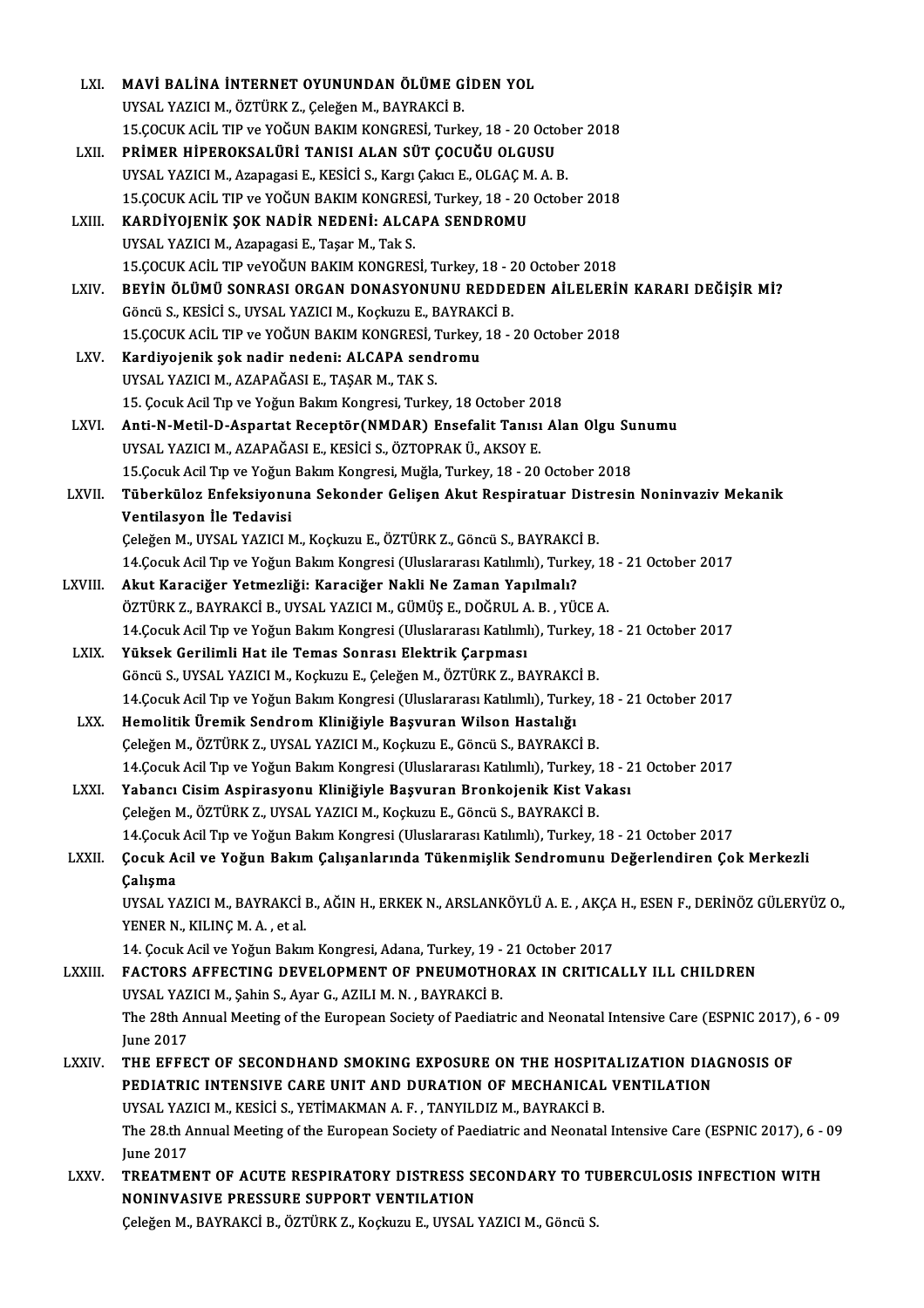The 28th Annual Meeting of the European Society of Paediatric and Neonatal Intensive Care (ESPNIC 2017), 6 - 09<br>Iune 2017 The 28th A<br>June 2017<br>E KPP (EG

The 28th Annual Meeting of the European Society of Paediatric and Neonatal Intensive Care (ESPNIC 2017)<br>June 2017<br>LXXVI. E-KPR (ECMO Kardiyopulmoner Resüsitasyon) Uygulanan Hastaların İleri Dönem Nörokognitif June 2017<br>LXXVI. E-KPR (ECMO Kardiyopulmoner Resüsitasyon) Uygulanan Hastaların İleri Dönem Nörokognitif<br>Durumlarının Değerlendirilmesi TANYILDIZ M., KESİCİ S., YETİMAKMAN A. F., Koçkuzu E., UYSAL YAZICI M., BAYRAKCİ B. Durumlarının Değerlendirilmesi<br>TANYILDIZ M., KESİCİ S., YETİMAKMAN A. F. , Koçkuzu E., UYSAL YAZI(<br>13.Çocuk Acil Tıp ve Yoğun Bakım Kongresi, Turkey, 05 October 2016<br>Metiletilketan Banaksit ile Zehirlanen Bir Olsunun Antia TANYILDIZ M., KESİCİ S., YETİMAKMAN A. F. , Koçkuzu E., UYSAL YAZICI M., BAYRAKCİ B.<br>13.Çocuk Acil Tıp ve Yoğun Bakım Kongresi, Turkey, 05 October 2016<br>LXXVII. Metiletilketon Peroksit ile Zehirlenen Bir Olgunun Antioksidan 13.Çocuk Acil Tıp ve Yoğun Bakım Kongresi, Turkey, 05 (<br>Metiletilketon Peroksit ile Zehirlenen Bir Olgunun<br>ÖZTÜRK Z., UYSAL YAZICI M., MEN ATMACA Y., Örtlek H.<br>13 Cosuk Asil Tıp ve Yoğun Balam Kongresi Turkey, 5 . ( Metiletilketon Peroksit ile Zehirlenen Bir Olgunun Antioksidan A<br>ÖZTÜRK Z., UYSAL YAZICI M., MEN ATMACA Y., Örtlek H.<br>13.Çocuk Acil Tıp ve Yoğun Bakım Kongresi, Turkey, 5 - 08 October 2016<br>Bahdamiyaliz ile Basyuran Casuk ÖZTÜRK Z., UYSAL YAZICI M., MEN ATMACA Y., Örtlek H.<br>13.Çocuk Acil Tıp ve Yoğun Bakım Kongresi, Turkey, 5 - 08<br>LXXVIII. Rabdomiyoliz ile Başvuran Çocuk<br>UYSAL YAZICI M., ÖZTÜRK Z., Bayrakçı U. S., BAYRAKCİ B. 13. Cocuk Acil Tip ve Yoğun Bakım Kongresi, Turkey, 5 - 08 October 2016 13. Çocuk Acil Tıp ve Yoğun Bakım Kongresi, Turkey, 5 - 08 October 2016 LXXIX. Çocuklarda Kardiak Cerrahi Sonrası ve Dekompanze Kalp Yetmezliğinde Levosimendan Kullanımı: TekMerkezli Prospektif Çalışmanın İlk Sonuçları Çocuklarda Kardiak Cerrahi Sonrası ve Dekompanze Kalp Yetmezliğinde Levosimendan Kul<br>Tek Merkezli Prospektif Çalışmanın İlk Sonuçları<br>TANYILDIZ M., KESİCİ S., YETİMAKMAN A. F. , Koçkuzu E., UYSAL YAZICI M., AYKAN H. H. , B Tek Merkezli Prospektif Çalışmanın İlk Sonuçları<br>TANYILDIZ M., KESİCİ S., YETİMAKMAN A. F. , Koçkuzu E., UYSAL YAZICI N<br>13.Çocuk Acil Tıp ve Yoğun Bakım Kongresi, Turkey, 5 - 08 October 2016<br>PRAIN DEATH AND ORCAN DONATION TANYILDIZ M., KESİCİ S., YETİMAKMAN A. F. , Koçkuzu E., UYS<br>13.Çocuk Acil Tıp ve Yoğun Bakım Kongresi, Turkey, 5 - 08 Oc<br>LXXX. BRAIN DEATH AND ORGAN DONATION OF CHILDREN<br>Cündüz B. C., Sobin S. UYSAL YAZICLM, Ayan C. YAKUT 13.Çocuk Acil Tıp ve Yoğun Bakım Kongresi, Turkey, 5 - 08 October 2016<br>BRAIN DEATH AND ORGAN DONATION OF CHILDREN<br>Gündüz R. C. , Şahin S., UYSAL YAZICI M., Ayar G., YAKUT H. İ. , Oden Akman A., Hirfanoğlu İ. M. , KALKAN G. BRAIN DEATH AND ORGAN DONATION OF CHILDREN<br>Gündüz R. C. , Şahin S., UYSAL YAZICI M., Ayar G., YAKUT H. İ. , Oden Akman A., Hirfanoğlu İ. M. , KALKAI<br>The 5.th Congress of the European Academy of Pediatric Societies (EAPS 20 Gündüz R. C. , Şahin S., UYSAL YAZICI M., Ayar G., YAKUT H. İ. , Oden Akman A., Hirfanoğlu İ. M. , KALKAN G.<br>The 5.th Congress of the European Academy of Pediatric Societies (EAPS 2014), 17 - 21 October 2014<br>LXXXI. STRESS The 5.th Congress of the European Academy of Pediatric Societies (EAPS 2014), 17 - 21 October 2014<br>STRESS INDUCED GASTROINTESTINAL BLEEDING IN APAEDIATRIC INTENSIVE CARE UNIT : WHI<br>RISKFACTORS SHOULD NECESSITATE PROPHILAXI STRESS INDUCED GASTROINTESTINAL BLEEDING IN APAEDIATRIC INTENSIVE CARE UNIT : WHI<br>RISKFACTORS SHOULD NECESSITATE PROPHILAXIS ?<br>Şahin S., UYSAL YAZICI M., Ayar G., Köksal T., Oden Akman A., Gündüz R. C. , Kırsaçoğlu C. T. , RISKFACTORS SHOULD NECESSITATE PROPHILAXIS ?<br>Şahin S., UYSAL YAZICI M., Ayar G., Köksal T., Oden Akman A., Gündüz R. C. , Kırsaçoğlu C. T. , GÜLERMAl<br>The 5.th Congress of the European Academy of Pediatric Societies (EAPS 2 Sahin S., UYSAL YAZICI M., Ayar G., Köksal T., Oden Akman A., Gündüz R. C. , Kırsaçoğlu C. T. , GÜLERMAN<br>The 5.th Congress of the European Academy of Pediatric Societies (EAPS 2014), 17 - 21 October 2014<br>LXXXII. IS ECHOCAR The 5.th Congress of the European Academy of Pediatric Societies (EAPS 2014), 17 - 21 October 2014<br>IS ECHOCARDIOGRAPHY AN ESSENTIAL TOOL INMECHANICALLY VENTILATED CRITICALLY<br>ILLCHILDREN: WHERE DO WE STAND IN TRAINING OFPAE **IS ECHOCARDIOGRAPHY AN ESS<br>ILLCHILDREN: WHERE DO WE S<br>BEDSIDEECHOCARDIOGRAPHY?**<br>Sabin S. Awar C. UYSAL YAZICI M. O ILLCHILDREN: WHERE DO WE STAND IN TRAINING OFPAEDIATRIC INTENSIVISTS TO PERFORM<br>BEDSIDEECHOCARDIOGRAPHY?<br>Sahin S., Ayar G., UYSAL YAZICI M., Oden Akman A. The 5.th Congress of the European Academy of Pediatric Societies (EAPS 2014), 17 - 21 October 2014 Sahin S., Ayar G., UYSAL YAZICI M., Oden Akman A.<br>The 5.th Congress of the European Academy of Pediatric Societies (EAPS 2014), 17 - 2<br>LXXXIII. SEIZURES IN A PAEDIATRIC INTENSIVE CARE UNIT: APROSPECTIVE STUDY<br>Sobin S. Aran The 5.th Congress of the European Academy of Pediatric Societies (EAPS 2014), 17 - 3<br>SEIZURES IN A PAEDIATRIC INTENSIVE CARE UNIT: APROSPECTIVE STUDY<br>Şahin S., Ayar G., UYSAL YAZICI M., Köksal T., Gündüz R. C. , KARALÖK Z. SEIZURES IN A PAEDIATRIC INTENSIVE CARE UNIT: APROSPECTIVE STUDY<br>Şahin S., Ayar G., UYSAL YAZICI M., Köksal T., Gündüz R. C. , KARALÖK Z. S. , ARHAN E.<br>The 5.th Congress of the European Academy of Pediatric Societies (EAPS Şahin S., Ayar G., UYSAL YAZICI M., Köksal T., Gündüz R. C. , KARALÖK Z. S. , ARHAN E.<br>The 5.th Congress of the European Academy of Pediatric Societies (EAPS 2014), 17 - 2<br>LXXXIV. Yabancı Uyruklu Hastalarda İntrakraniyal İ The 5.th Congress of the European Academy of Pediatric Societies (EAPS 2014), 17 - 21<br>Yabancı Uyruklu Hastalarda İntrakraniyal İnfeksiyon ve Tüberküloz Gerçeği<br>UYSAL YAZICI M., AYAR G., ŞAHİN Ş., ÇUHACI ÇAKIR B., ÖZKAYA PA Yabancı Uyruklu Hastalarda İntrakraniyal İnfeksiyon ve Tü<br>UYSAL YAZICI M., AYAR G., ŞAHİN Ş., ÇUHACI ÇAKIR B., ÖZKAYA P.<br>İnfeksiyon Dünyası Çalıştayı, Ankara, Turkey, 20 - 23 March 2014<br>Frantal Sinürit Sannası Çalisan Tram UYSAL YAZICI M., AYAR G., ŞAHİN Ş., ÇUHACI ÇAKIR B.,<br>İnfeksiyon Dünyası Çalıştayı, Ankara, Turkey, 20 - 23 M<br>LXXXV. Frontal Sinüzit Sonrası Gelişen Tromboz Olgusu İnfeksiyon Dünyası Çalıştayı, Ankara, Turkey, 20 - 23 March 2014<br>Frontal Sinüzit Sonrası Gelişen Tromboz Olgusu<br>UYSAL YAZICI M., AYAR G., ŞAHİN Ş., ÇUHACI ÇAKIR B., ÖZKAYA PARLAKAY A., TEZER H.<br>İnfeksiyon Dünyası Cekstayı, Frontal Sinüzit Sonrası Gelişen Tromboz Olgusu<br>UYSAL YAZICI M., AYAR G., ŞAHİN Ş., ÇUHACI ÇAKIR B., ÖZKAYA P.<br>İnfeksiyon Dünyası Çalıştayı, Ankara, Turkey, 20 - 23 March 2014<br>İMMUN YETMEZI İK VE I ENEOPPOLİEEPATİE HASTALIK UYSAL YAZICI M., AYAR G., ŞAHİN Ş., ÇUHACI ÇAKIR B., ÖZKAYA PARLAKAY A., TEZER H.<br>İnfeksiyon Dünyası Çalıştayı, Ankara, Turkey, 20 - 23 March 2014<br>LXXXVI. İMMUN YETMEZLİK VE LENFOPROLİFERATİF HASTALIK GELİŞİMİ İLE PREZENTE İnfeksiyon Dü<br>İMMUN YETI<br>SUNUMLARI<br>YAKITH İ İMMUN YETMEZLİK VE LENFOPROLİFERATİF HASTALIK GEL<br>SUNUMLARI<br>YAKUT H. İ. , UYSAL YAZICI M., Yıldız J., Ayar G., Şahin S., Gündüz R. C.<br>Y. III USAL COCUY ACİL TIP ve YOČUN RAKIM KONCRESI VI JII USAL SUNUMLARI<br>YAKUT H. İ. , UYSAL YAZICI M., Yıldız J., Ayar G., Şahin S., Gündüz R. C.<br>X. ULUSAL ÇOCUK ACİL TIP ve YOĞUN BAKIM KONGRESİ VI. ULUSAL ÇOCUK ACİL TIP ve YOĞUN BAKIM<br>HEMSİRELİK KONCRESİ Turkov. 3., 97 April 2012 YAKUT H. İ. , UYSAL YAZICI M., Yıldız J., Ayar G., Şahi<br>X. ULUSAL ÇOCUK ACİL TIP ve YOĞUN BAKIM KONO<br>HEMŞİRELİK KONGRESİ, Turkey, 3 - 07 April 2013<br>DİSEMİNE SIL ÇİÇEĞİ ZEMİNİNDE ÇELİSEN M X. ULUSAL ÇOCUK ACİL TIP ve YOĞUN BAKIM KONGRESİ VI. ULUSAL ÇOCUK ACİL TIP ve YOĞUN BA<br>HEMŞİRELİK KONGRESİ, Turkey, 3 - 07 April 2013<br>LXXXVII. DİSEMİNE SU ÇİÇEĞİ ZEMİNİNDE GELİŞEN MAKROFAJ AKTİVASYON SENDROMU (MAS) HEMŞİRELİK KONGRESİ, Turkey, 3 - 07 April 20:<br>DİSEMİNE SU ÇİÇEĞİ ZEMİNİNDE GELİŞEN<br>PLAZMAFEREZLE ETKİN VE HIZLI TEDAVI<br>UYSAL YAZICI M. Ayar G. Sabin S. Gündüz B. G DİSEMİNE SU ÇİÇEĞİ ZEMİNİNDE GELİŞEN MAKROFAJ AKTİVASY<br>PLAZMAFEREZLE ETKİN VE HIZLI TEDAVI<br>UYSAL YAZICI M., Ayar G., Şahin S., Gündüz R. C. , YAKUT H. İ. , KALKAN G.<br>Y. IILISAL COCIV ACIL TIR ve YOĞUN BAKIM KONCRESI VI JU PLAZMAFEREZLE ETKİN VE HIZLI TEDAVI<br>UYSAL YAZICI M., Ayar G., Şahin S., Gündüz R. C. , YAKUT H. İ. , KALKAN G.<br>X. ULUSAL ÇOCUK ACiL TIP ve YOĞUN BAKIM KONGRESi VI. ULUSAL ÇOCUK ACİL TIP ve YOĞUN BAKIM<br>HEMSİRELİK KONCRESİ T UYSAL YAZICI M., Ayar G., Şahin S., Gündüz R. C. , YA<br>X. ULUSAL ÇOCUK ACiL TIP ve YOĞUN BAKIM KONG<br>HEMŞİRELİK KONGRESİ, Turkey, 3 - 07 April 2013<br>COCUK YOĞUN BAKIM ÜNİTESİNDE ÖLEN HAS X. ULUSAL ÇOCUK ACIL TIP ve YOĞUN BAKIM KONGRESI VI. ULUSAL ÇOCUK ACIL TIP ve YOĞUN BAKIM<br>HEMŞİRELİK KONGRESİ, Turkey, 3 - 07 April 2013<br>LXXXVIII. ÇOCUK YOĞUN BAKIM ÜNİTESİNDE ÖLEN HASTALARIN DEMOGRAFİK ÖZELLİKLERİ VE HEMŞİRELİK KONGRESİ, Turkey, 3 - 07 April 2013<br>ÇOCUK YOĞUN BAKIM ÜNİTESİNDE ÖLEN HASTALARIN DEMOGRI<br>SAATLERİ İLE MORTALİTE İLİŞKİSİ<br>UYSAL YAZICI M., Ayar G., Şahin S., Gündüz R. C. , YAKUT H. İ. , KALKAN G. LXXXVIII. COCUK YOĞUN BAKIM ÜNİTESİNDE ÖLEN HASTALARIN DEMOGRAFİK ÖZELLİKLERİ VE MESAİ X. ULUSAL ÇOCUK ACIL TIP ve YOĞUN BAKIM KONGRESI VI. ULUSAL ÇOCUK ACİL TIP ve YOĞUN BAKIM